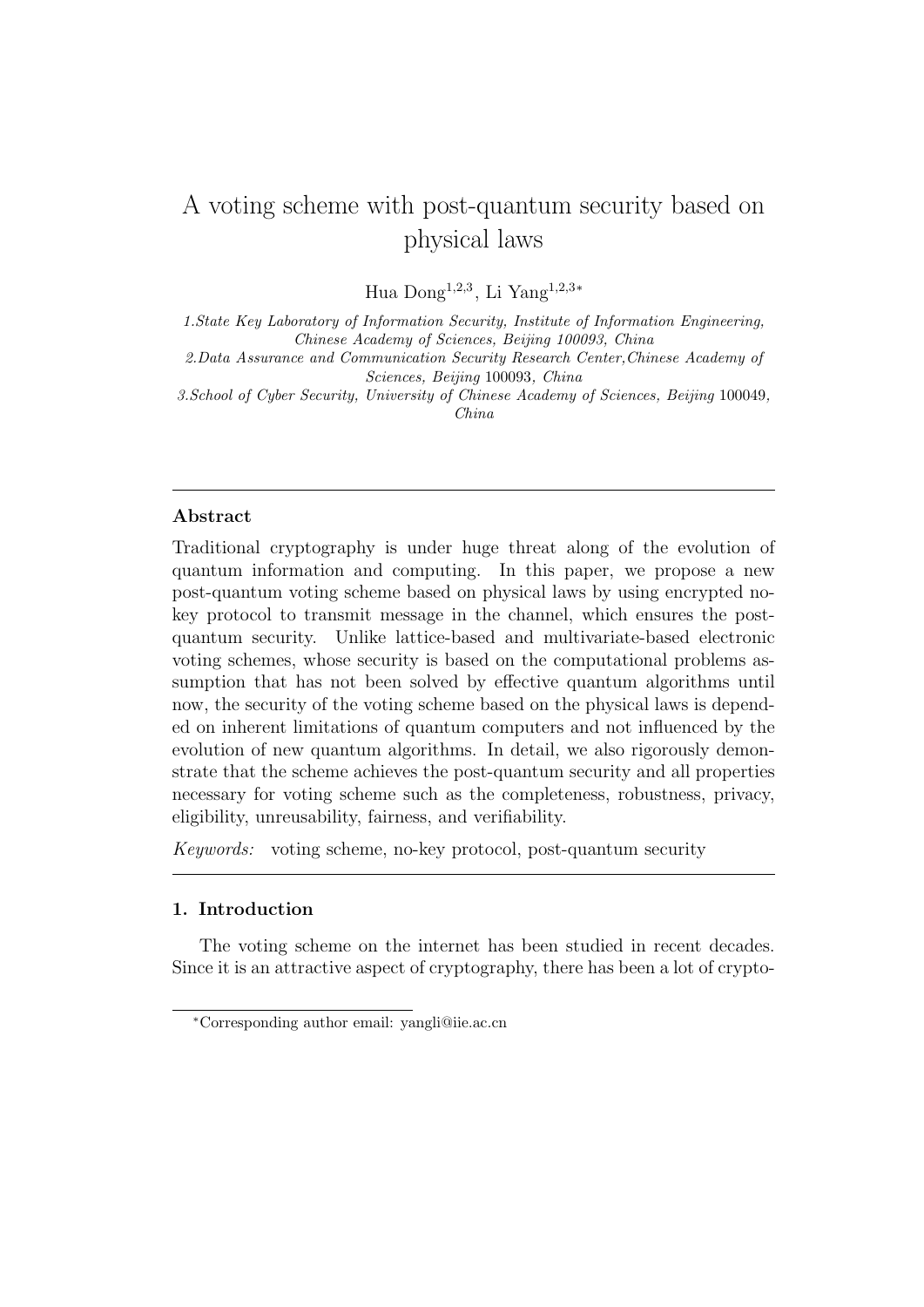graphic voting schemes, which aim at achieving security and privacy simultaneously. Chaum proposed the first electronic voting scheme [1] in 1981. The scheme uses public key cryptography and pseudonyms rosters to conceal voters identity, but does not ensure the privacy. Over the years, there have been many electronic voting schemes. Those schemes are divided into three categories: (1) The voting schemes based on homomorphic encryption  $[2, 3, 4, 5]$  (2) The voting schemes based on the Mix-net  $[6, 7, 8, 9]$  (3) The voting schemes based on blind signature [10, 11, 12]. However, so far, almost existing traditional voting schemes have been easily compromised by quantum algorithms[13], whose security assumption based on the classical assumption is integer factoring or discrete logarithm security assumption .

Therefore, proposing voting schemes based on the cryptographic algorithm that can resist quantum adversaries is an important issue. In order to achieve the goal, constructing a cryptographic algorithm that can resist quantum adversaries has become of general interest in recent years. The algorithms resisting quantum adversaries are divided into two categories as follows. One is based on quantum computing and quantum communication, belonging to quantum cryptography. There are some quantum voting schemes[14, 15, 16, 17, 18, 19, 20] inspired by quantum cryptography. However, The overall system of quantum communication is not as complete as traditional communication. At present, it seems be more expensive and complicated than the traditional. The other is based on classical computing environment, which is as usual called post-quantum cryptography [21]. There are some voting schemes [22, 23, 24] based on the hard problems based on lattice, multivariate linear equations and other computational problems. We have not found an effective quantum algorithm to solve the difficult problem of the above-mentioned post-quantum security cryptographic algorithm until now. We can call this "passive defense" against quantum adversaries. With the developing with quantum computing and algorithm, they may be compromised by new quantum algorithms proposed [25, 26, 27]. Therefore, facing the quantum adversaries, we have to consider defending them actively. Based on the above viewpoint, we can construct the voting schemes based on post-quantum cryptographic algorithms along another line. We can move the focus from passive defense to active defense, and study the characteristics of quantum computers and it's internal defects, which are based on the inherent physical laws. Since the quantum computer is a physical system, its gate operation rate is limited by some basic physical parameters. Thus, we can construct cryptographic algorithms to be post-quantum based on phys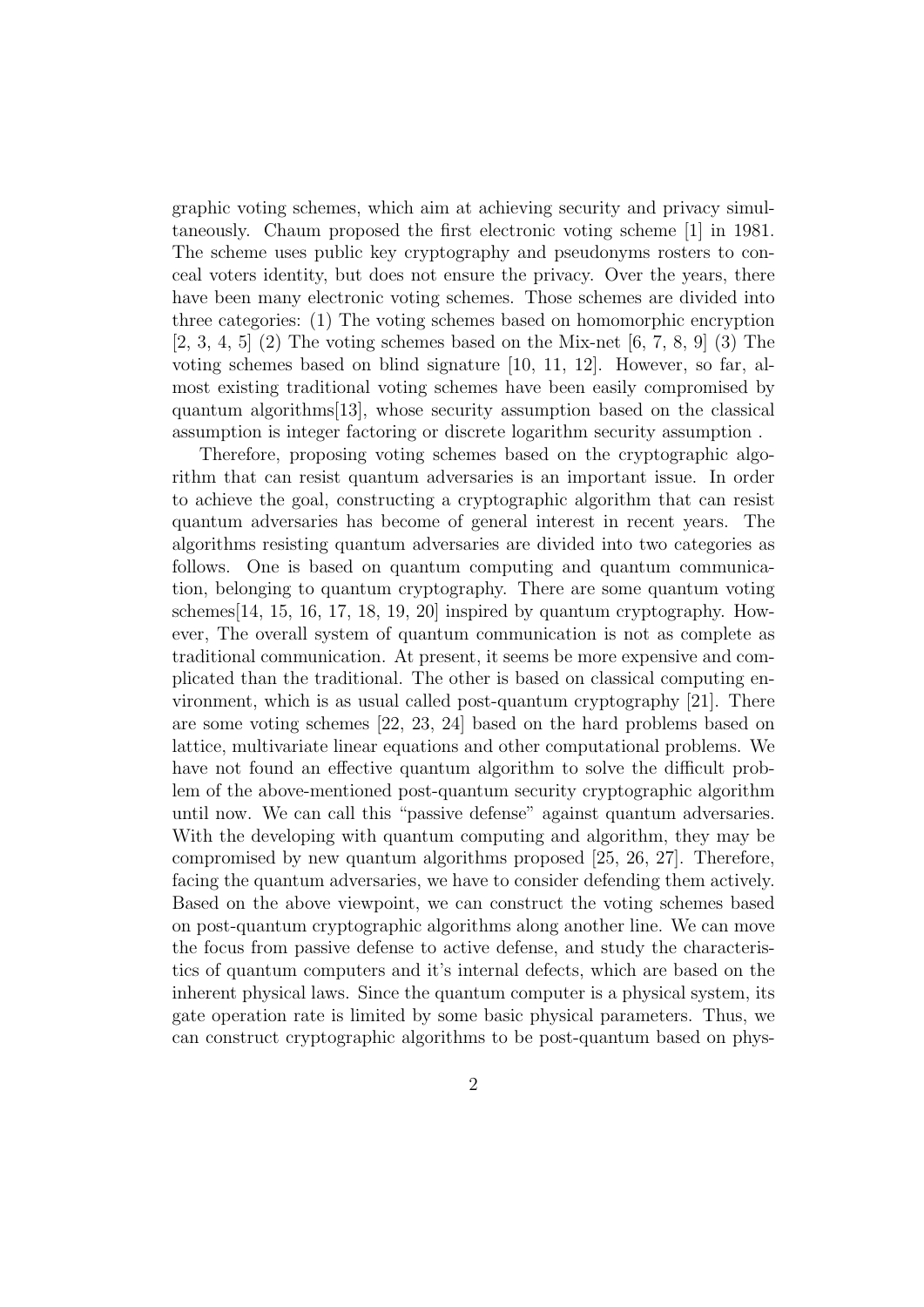ical limitations. Some of these algorithms such as encrypted key exchange protocol (EKE) [28] and encrypted no-key protocol(ENK) [29] based on the above viewpoint were proposed , whose security is based on the physical laws which depends on inherent limitations of quantum computers. Due to the inherent physical laws, the security is not influenced by the evolution of new quantum algorithms.

On the above-mentioned viewpoint, we propose a voting scheme with post-quantum security based on physical laws, which is inspired by the ENK protocol with the post-quantum security [29]. [29] demonstrated the postquantum security from respective of the physical laws, where the authors showed the lower limit of the time cost when the discrete algorithm of the ENK protocol is calculated for one cycle. Specifically, we use the ENK protocol to transmit message in the channel, which ensures the post-quantum security. And the message authentication code (MAC) [30] is introduced to prevent the messages from being tampered with by any party of our scheme and outsiders. With the help of administrator, voters can pass their ballots to counter anonymously in our scheme. Meanwhile, nobody can trace the ballots and match the voter's identity with the ballot. In addition, any party of our scheme can verify the validity of the ballot. These security properties are all based on the inherent physical laws of quantum computers, which are not relevant to the evolution of new quantum algorithm.

The rest of this paper is organized as follows. In the next section, we present the ENK protocol with post-quantum security and analyze its postquantum security based on the physical laws. In Sect.3, we present our voting scheme in detail. Subsequently, we analyze the security of the scheme in Sect.4. Then we make a discussion about the aspects of the practical post-quantum security in Sect.5. Finally, we make a conclusion in Sect.6.

## **2. Preliminaries**

In this section, we review the encrypted no-key protocol and its postquantum security analysis based on physical laws, which will be used in the voting scheme.

## *2.1. Encrypted No-key Protocol*

The encrypted no-key protocol [29] will be used in our scheme to ensure the post-quantum security, which is developed from the Shamir no-key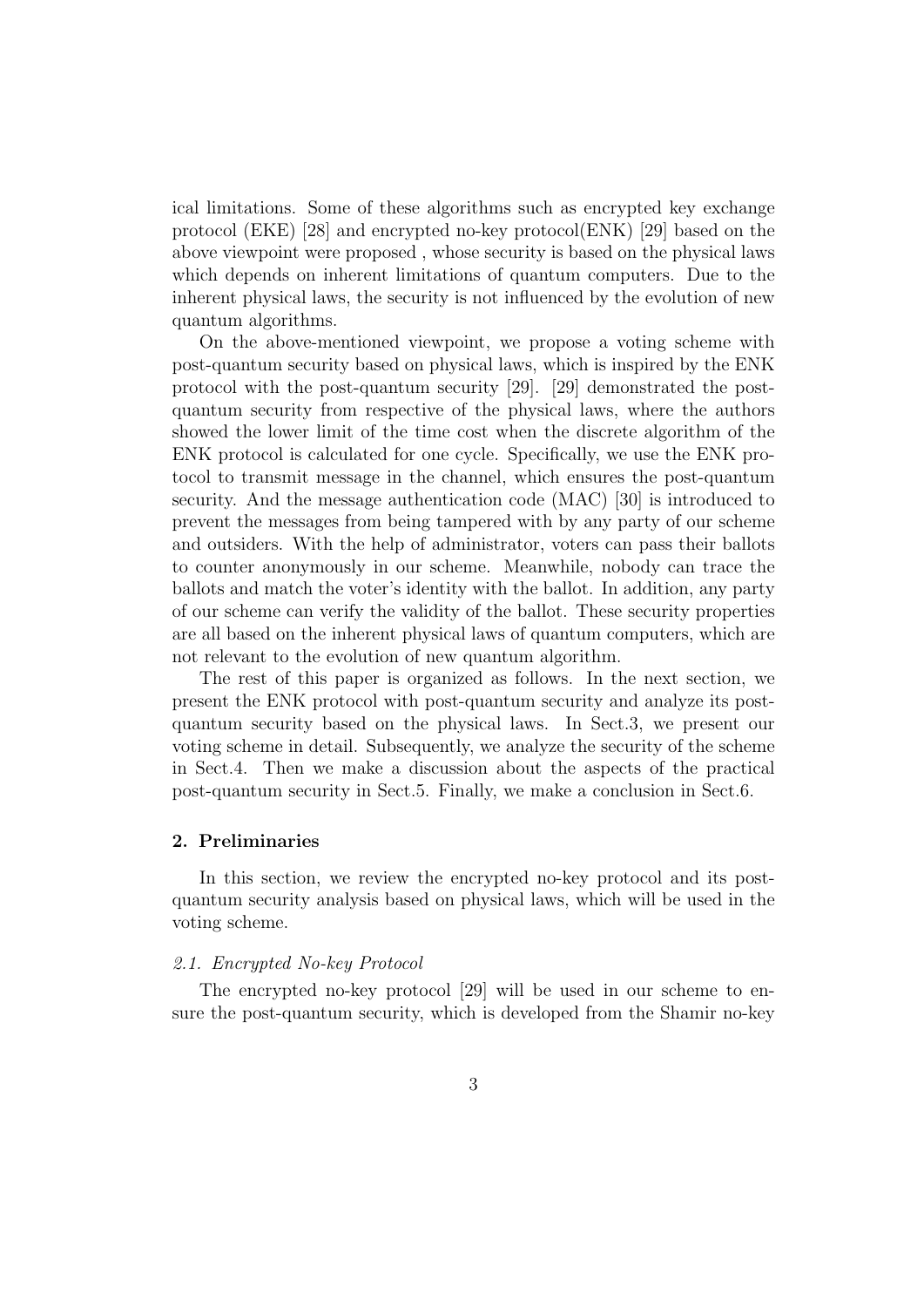protocol[31]. In a no-key protocol, the sender and the receiver do not exchange any keys. However the protocol requires the sender and receiver to have two private keys for encrypting and decrypting messages. The following properties are required for the no-key protocol.

1. The algorithm in no-key protocol ia based on exponentiation modulo a large prime as both the encryption function *E*(*∗*) and decryption function  $D(*)$ . That is

$$
E(e, m) = me mod p,
$$
\n(1)

$$
D(d, m) = m^d \mod p,\tag{2}
$$

where *p* is a large prime, *m* is any message, *e* is any encryption exponent and *d* is the corresponding decryption exponent.

2. For any encryption exponent *e* in the range  $1 \nvert p-1$ , there is

$$
gcd(e, p-1) = 1.
$$
\n<sup>(3)</sup>

3. The corresponding decryption exponent *d* is chosen such that

$$
de \equiv 1 \pmod{p-1}.\tag{4}
$$

It follows from Fermat's Little Theorem that

$$
D(d, E(e, m)) = mde mod p = m.
$$
 (5)

4. The Shamir No-key protocol has the desired commutativity property since

$$
E(a, E(b, m)) = m^{ab} \text{mod} p = m^{ba} \text{mod} p = E(b, E(a, m)).
$$
 (6)

It is relatively easy to know that the Shamir no-key protocol does not ensure the post-quantum security and resist man-in-the-middle (MIM) attack. The [29] proposed the ENK protocol, in which both parties pre-share a password *P* before no-key communication, where *P* is used for resisting the quantum adversaries and the MIM attack. The protocol is presented here.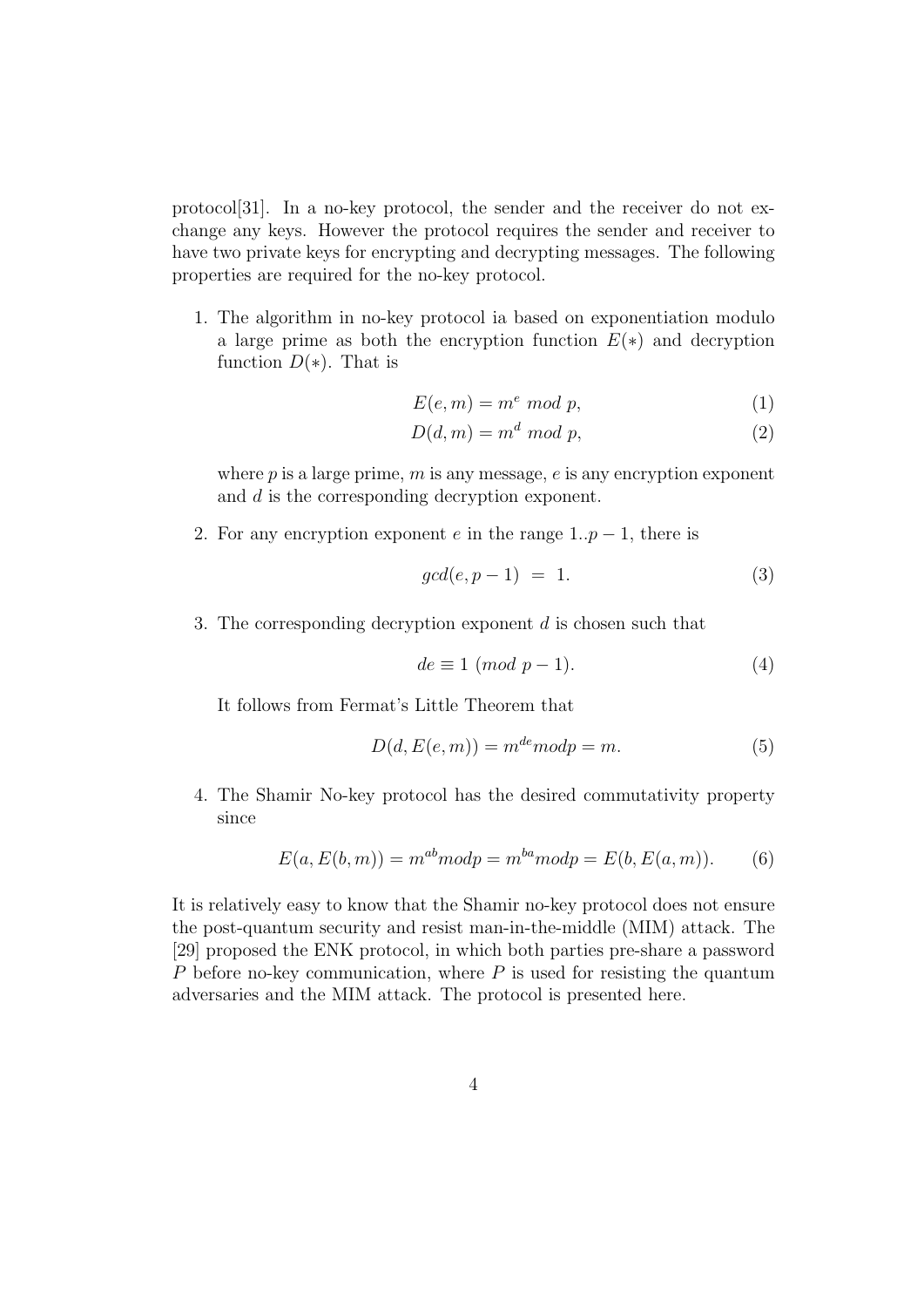## **Encrypted No-key Protocol**

- 1. Alice randomly chooses a message *M* and a secret number *a*, then she calculates  $a^{-1}$  (*mod*  $q - 1$ ) and sends  $E_P(M^a \mod q)$  to Bob;
- 2. Bob randomly chooses a secret number *b*, decrypts with *P* and sends  $E_P(M^{ab} \mod q)$  to Alice;
- 3. Alice calculates  $M^b \mod q = ((M^a)^b)^{(a^{-1} \mod q-1)} \mod q$ , and sends  $E_P(M^b \mod q)$  to Bob;
- 4. Bob decrypts  $E_P(M^b \mod q)$  to recover M.

## *2.2. The Post-quantum Security of Encrypted No-key Protocol*

The post-quantum security of ENK protocol in ref.[29] is specifically analyzed from the perspective of physical limitation. We know that the discrete logarithm (DL) is used in the ENK protocol. And if quantum adversaries use Shor algorithm to solve the DL problem, it requires a large number of controlled-NOT (CNOT) gate operations [33]. The CNOT gate operations is limited by CNOT gate operation times and maximum number of operations for various candidate physical realizations of interacting systems of quantum bits. One is CNOT gate operation times and maximum number of operations. Since the qubits consisting of CNOT gates use phonons to interact with other collective excitation particles that are far apart from each other, the efficiency of quantum computer operations are limited by the movement speed of phonon or other medium. Therefore, there is a lower limit of the time cost when the discrete algorithm of the ENK protocol is calculated for one cycle, depending on the operating time of a single CNOT gate and the number of CNOT gates. The other is candidate physical realizations of quantum computers. If the quantum adversary Eve wants to know the messages which are transmitted by the ENK protocol, she must make a passwordguessing attack. Whenever the adversary guesses the candidate password, she uses Shor algorithm to calculate the DL problem once. If the length of the password is *n*, she uses Shor algorithm to calculate the DL problem  $2^n$ times. The total time required for the attack is so long for Eve that it is unrealistic.

Specifically, for the ENK protocol, the attacker based on some universal parameters of single-qubit quantum gate operations Eve wants to get the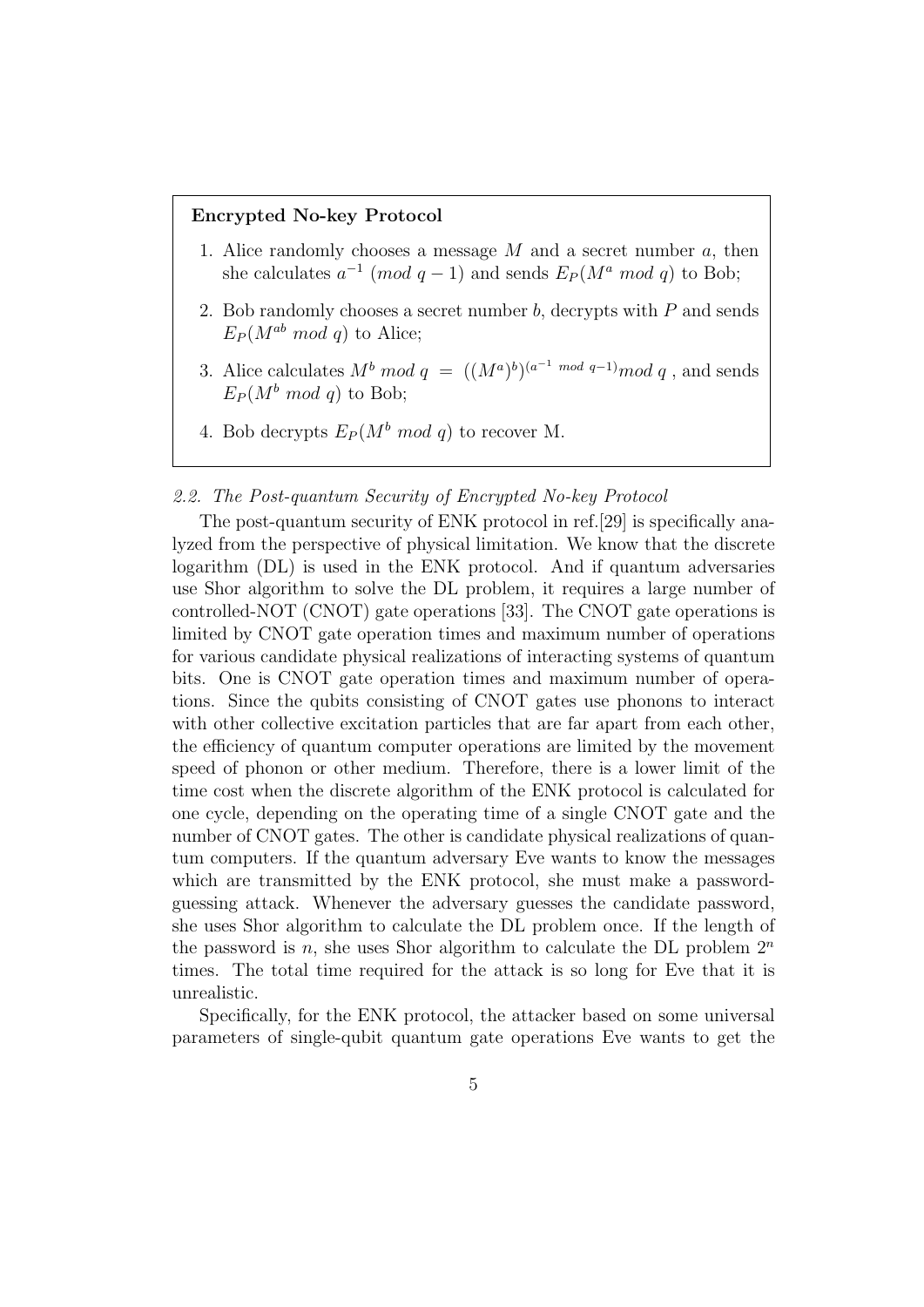message of communication. She can do a password-guessing attack. For each guessing password *P ′* , Eve should perform the discrete logarithm once. Let the lower bound of the time cost in the discrete logarithm calculation cycle be  $\Delta T_1$ , the time to perform a basic quantum logic operation be  $\Delta t_1$  and the number of quantum gates serialized in the discrete logarithm algorithm be  $N_1$ . Then the time of a discrete logarithm computing cycle  $\Delta T_1$  will be

$$
\Delta T_1 = N_1 \cdot \Delta t_1. \tag{7}
$$

It is well known that  $\Delta t_1$  has a lower bound: $\Delta t_1 \geq 10^{-14}$ . The value of  $N_1$ determines the computational speed of the discrete logarithm algorithm in a quantum computer. From the ref.[29], the rough estimate of the lower bound is  $10<sup>4</sup>$ , so we can get a discrete logarithm of the lower bound of time:

$$
\Delta T_1 \ge 10^4 \cdot \Delta t_1 \ge 10^4 \cdot 10^{-14} = 10^{-10}.\tag{8}
$$

In the real physical world, we consider that the continuous attack duration is  $2^{32}(100 \text{ years})$ . Let the number of times that the quantum adversary needs to crack the password within the effective attack duration be *N*, we have

$$
N < \frac{2^{32}}{10^{-10}} < 2^{66}.\tag{9}
$$

For each candidate  $P'$ , the length of the password P should satisfy  $|P| \ge$ 66. That is, for resisting attack with several quantum computers, a 68-bit password is enough to ensure the security of an ENK within the effective attack duration in the real physical world.

The above analysis is based on some common parameters of the single qubit gate operation. Compared with the ion-trap quantum computer[34], it is easy to know that the computational power of the adversary using an ion trap computer is stronger than that of a single qubit gate operation based on common parameters. The ion-trap is one of the earliest implementations of quantum computer and has a series of advancements in implementing the Shor algorithm. In recent years, it is considered to be one of the most promising physical implementations of quantum computer. For adversaries with an ion-trap computer, she also do a password-guessing attack. For each guessing password *P ′* , Eve should perform the discrete logarithm once. Let the the lower bound of time finishing a discrete logarithm computation be  $\Delta T_2$ , the time that a CNOT operation performs be  $\Delta t_2$  and the number of CNOT operations performing serially bek  $N_2$ . By analyzing the relationship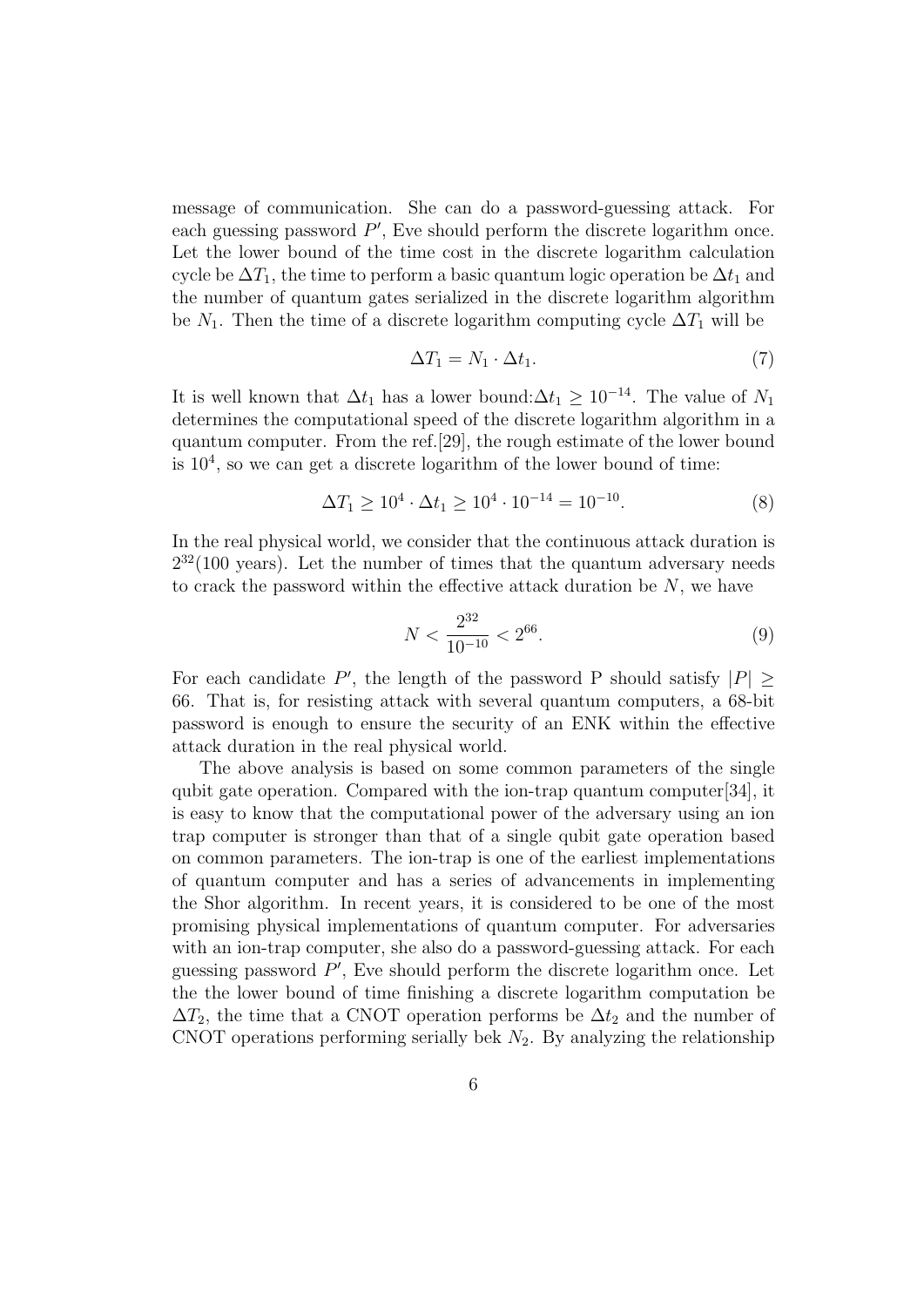between frequency, the wavelength of the acoustic wave and the mass of every ion, we can have  $\Delta t_2 \approx 2.85 \times 10^{-4}$ . Due to ref.[35], we can get  $N_2 \sim (\log n)$ . In view of the fault-tolerant structure of ion trap quantum computers, especially the error correction coding related to the threshold theorem of concatenated quantum, we know that

$$
N_2 \, > \, 10^2, \tag{10}
$$

then we have

$$
\Delta T_2 = N_2 \cdot \Delta t_2 \ge 2.85 \times 10^{-2},\tag{11}
$$

Although the physics parameters other types of quantum computer are different, the conclusion is similar. In the real physical world, we consider that the continuous attack duration is  $2^{32}(100 \text{ years})$ . Within one second, the ion trap quantum computer can not do the discrete logarithm calculation 2<sup>6</sup> , so the attacker can not perform the discrete logarithm calculation  $2^{38}$  times within the effective attack duration. Assuming that the size of a quantum computer is about one square meter, the upper limit of the number of quantum computers used by any adversary is

$$
4\pi \times (6370 \times 10^3)^2 = 5.1 \times 10^{14} < 2^{49}.\tag{12}
$$

Let the number of times that the quantum adversary needs to crack the password within the effective attack duration be *N*, we have

$$
N < 2^{87}.\tag{13}
$$

When the length of password  $P$  is 88, the quantum adversary must solve the algorithm  $2^{87}$  times on average, which is beyond the maximum computational power of the attacker within the effective attack duration for these quantum computers. For more detailed argument of the security, we refer the readers to [29].

## **3. The Voting Scheme**

#### *3.1. Notations of the Voting Scheme*

The roles in the scheme are voters  $V_i$  ( $1 \leq i \leq n$ ), administrator *A* and counter *C*. With the help of administrator, voters can pass their ballots to counter anonymously. The notations involved in the scheme are described in table.1.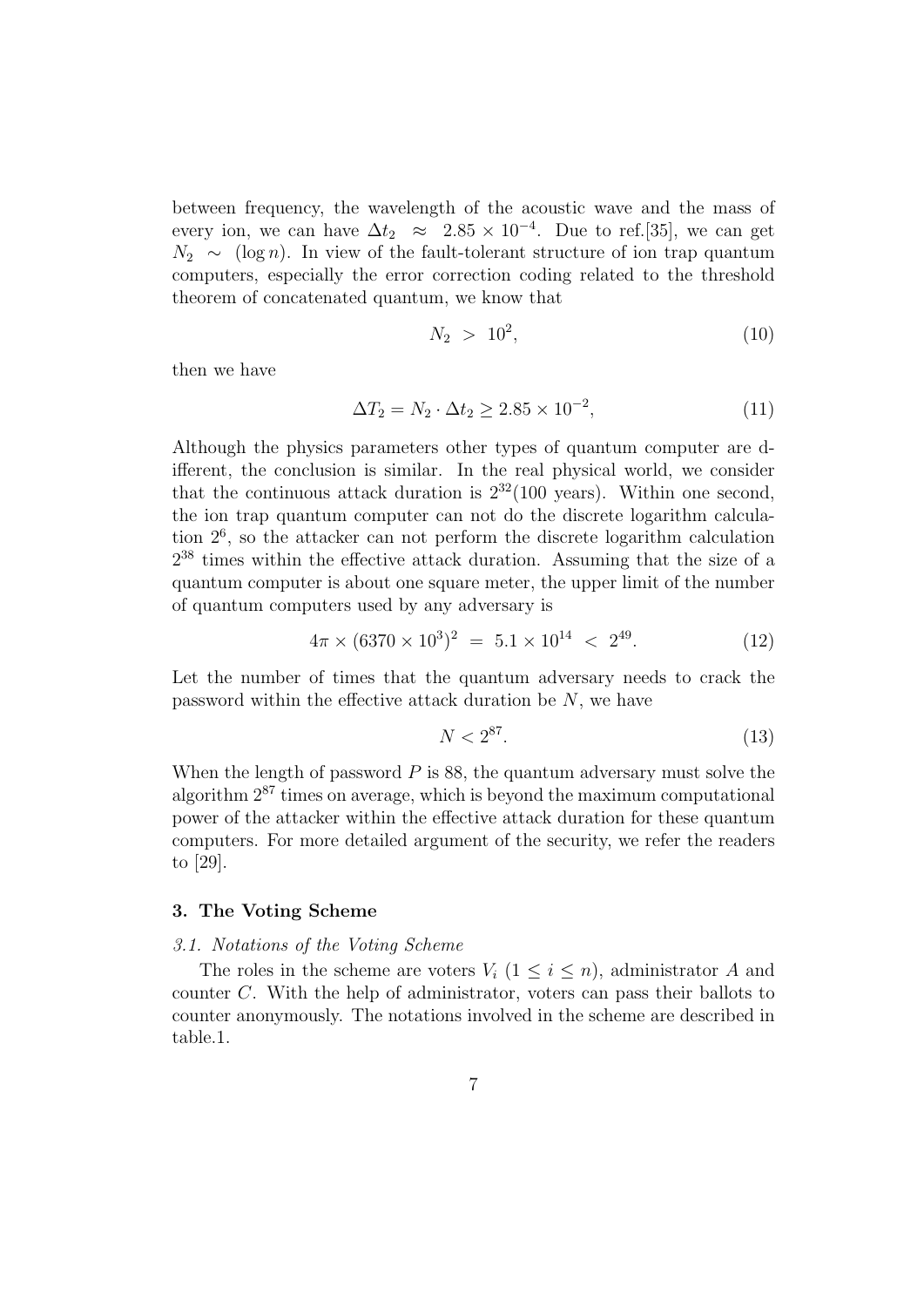|                            | Notation Description                                               |
|----------------------------|--------------------------------------------------------------------|
| $\mathbb{L}$               | Concatenation of two bit strings                                   |
| $\mathcal{B}_i$            | The ballot of $V_i$                                                |
| $\ell$                     | Candidate set                                                      |
| $V_i$                      | Voter <sub>i</sub> who has legal voting right                      |
| $ID_i$                     | Identification number string of $V_i$                              |
| $ID_j$                     | Replaced identification number string of $V_i$                     |
| $S_i$                      | An unique verification string corresponding to $ID_i$              |
| $P_{av_i}$                 | The password of $V_i$ and A's ENK protocol                         |
| $K_{va}$                   | The key shared by all voters and A                                 |
| $K_a$                      | An authentication key of $A$ and $C$                               |
| $P_{ac}$                   | The password of $A$ and $C$ 's ENK protocol                        |
| $K_{vc}$                   | The key shared by all voters and $C$                               |
| $P_{vc}$                   | The password of all voters and $C$ 's ENK protocol                 |
| $a_{cv_i}$                 | The random key generated by $V_i$ performing ENK protoocl with $C$ |
| $b_{cv_i}$                 | The random key generated by C performing ENK protocol with $V_i$   |
| $h_{K_{\bullet}}(\bullet)$ | The MAC of $\left(\centerdot\right)$ encrypted with K.             |
| $X_i$                      | $\mathcal{B}_i  S_i  h_{K_{va}}(\mathcal{B}_i  S_i)$               |
| $Y_i$                      | $X_i$    $h_{K_{vc}}(X_i)$                                         |
| $E_K^*$ [.]                | The Symmetric encryption algorithm with $K_{(.)}$                  |
| $E_P[\cdot]$               | The ENK protocol with $P_{(.)}$                                    |

Table 1: Notations of the voting scheme

## *3.2. Construction of the Voting Scheme*

We present the voting scheme in detail in this section. First, administrator *A* publishes a candidate set, distributes an *ID* for the voter to show the legal identity and pre-processes the keys required for the voting. Then voter sends the voting request to *A*, which contains voter's *ID* and encrypted ballot. After authentication, *A* helps the authenticated voter to pass the ballot to counter *C* using the ENK protocol. Among them, the ballot information is encrypted by the double-encryption and voter'*ID* is replaced by another *ID*, so as to ensure the security of the election. Finally, the ballots are counted and the results are published by *C*. The model of of the voting scheme is described in the following Figure.1.

The voting scheme consists of initial phase, authentication and voting phase, delivering ballot phase and publishing ballot phase. The structure of of the voting scheme is following.

| Initial phase:             | Candidates are opened; Keys are preprocessed. |
|----------------------------|-----------------------------------------------|
| Authentication and voting: | Voters pass authentication and start voting.  |
| Delivering ballot phase :  | A helps voters deliver ballots.               |
| Publishing ballot phase:   | $C$ publishes the voting result.              |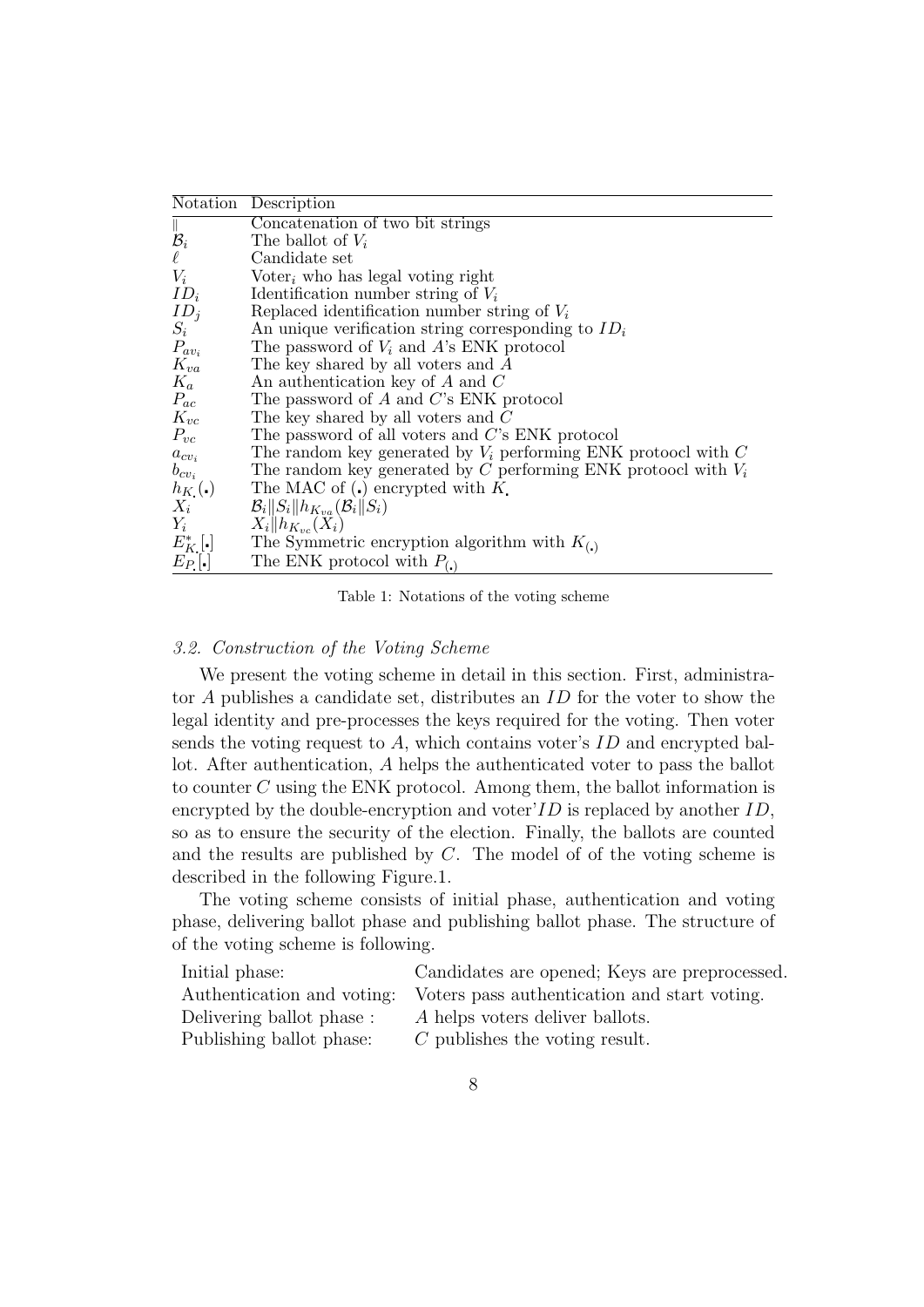

Figure 1: The Flow diagram of the voting scheme. We can take voter  $V_i$  ( $1 \le i \le n$ ) as an example. With the help of administrator, voter can pass his encrypted ballot information, *Y*<sub>*i*</sub>, to counter anonymously, where *Y*<sub>*i*</sub> consist of  $\mathcal{B}_i$ , *S*<sub>*i*</sub> and  $h_{K_{va}}(\mathcal{B}_i||S_i)$ . Then *C* records it and announces the voting result in final. The notations' description of the model is shown in detail in Table.1 on the above.

We use the ENK protocol to pass ballot information to ensure the postquantum security. To prevent ballot information from being tampered, we use the unconditionally secure MAC. There are a lot of unconditionally secure MACs; for instance, [32]. We do not specify which MAC is exact to be used for the scheme. We use ID substitution operation to ensure the privacy of voters. Because of this operation, even if *C* gets ID, he does not know the exact corresponding voting identity. The specific scheme is as follows:

## **Phase I**: **Initial**

In the initial phase, firstly voting candidate set is announced. Then the communication keys required for the voting scheme are pre-distributed and the communication identity strings about voters and *A* are pre-shared. The steps in initial phase are as follows:

1. The voting candidate set is announced.

Supposing there are *m* candidates, there is a candidate set.

$$
\ell = {\mathcal{B}^1, \mathcal{B}^2, \mathcal{B}^3, ..., \mathcal{B}^m}.
$$

Each element of the set is an s-bit string that represents an eligible candidate, i.e.  $\mathcal{B}^j \subseteq \{0,1\}^s (j \in [1,m])$ . The administrator announces the set *ℓ* and each candidate corresponding to the *s*-bit string. We assume s is large enough to ensure that the probability is negligible where a random *s*-bit string is an element of set *ℓ*. For an eligible voter  $V_i$ , he chooses one candidate as his ballot  $B_i$ .

2. The necessary preparations for voting are completed.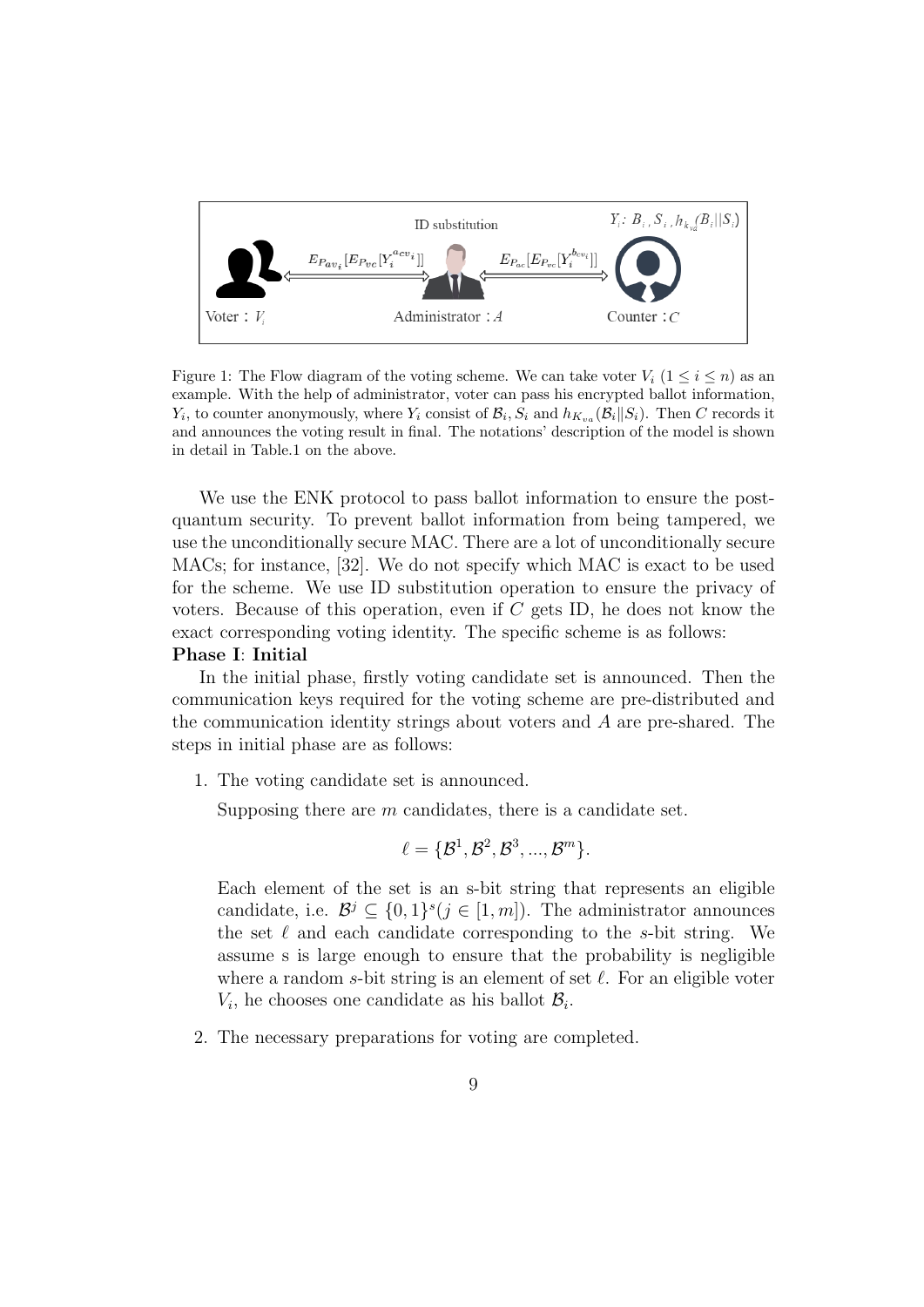(1). Preparations between voters and administrator

Each eligible voter  $V_i(1 \leq i \leq n)$  has a bunch of numbers  $ID_i$  that represents voter's identity, which is distributed by  $A$ . Each voter  $V_i$  and *A* pre-distribute a password *Pav<sup>i</sup>* , which is used for the ENK protocol. In addition, all voters and *A* pre-distribute a communication key  $K_{va}$ , which is used to encrypt voter's *ID*. These are shown in Table.2.

(2). Preparations between administrator and counter

*A* and *C* pre-distribute a password *Pac* , which is used for the ENK protocol. In addition, they also pre-distribute a communication key *Kac*, which is used to encrypt voter's *ID*. These are also shown in Table.2.

(3).Preparations between voters and counter

All voters and *C* pre-distribute a password *Pvc* , which is used for the ENK protocol. In addition, they also pre-distribute a communication key *Kvc*, which is used to encrypt voter's *ID*. These are also shown in Table.2.

|           | Both sides of communication   Preprocessed key information |
|-----------|------------------------------------------------------------|
| $V_i$ & A | $K_{va}$ , $P_{av_i}$                                      |
| $A \& C$  | $K_{ac}, P_{ac}$                                           |
| $V_i$ & C | $K_{vc}, P_{vc}$                                           |

Table 2: The preprocessed keys

#### **Phase II**: **Authentication and Voting**

In this phase, voters who want to vote should be authenticated. If  $V_i$  is a legal voter, he can pass the authentication with a valid *ID* and transmit the encrypted ballot information to *A*, where the encrypted ballot information can prevent from being tampered with;  $A$  stores  $V_i$  information into the database and gets a voters' information table passing authentication. We take the specific voter  $V_i$  as an example, then the steps in authentication and voting phase are as follows:

1. *V<sup>i</sup>* chooses his ballot and generates the unique verification string corresponding to *ID<sup>i</sup>* .

 $V_i$  chooses  $\mathcal{B}_i$  as his own ballot and generates a unique verification string  $S_i$ , where  $S_i$  is the unique verification string corresponding to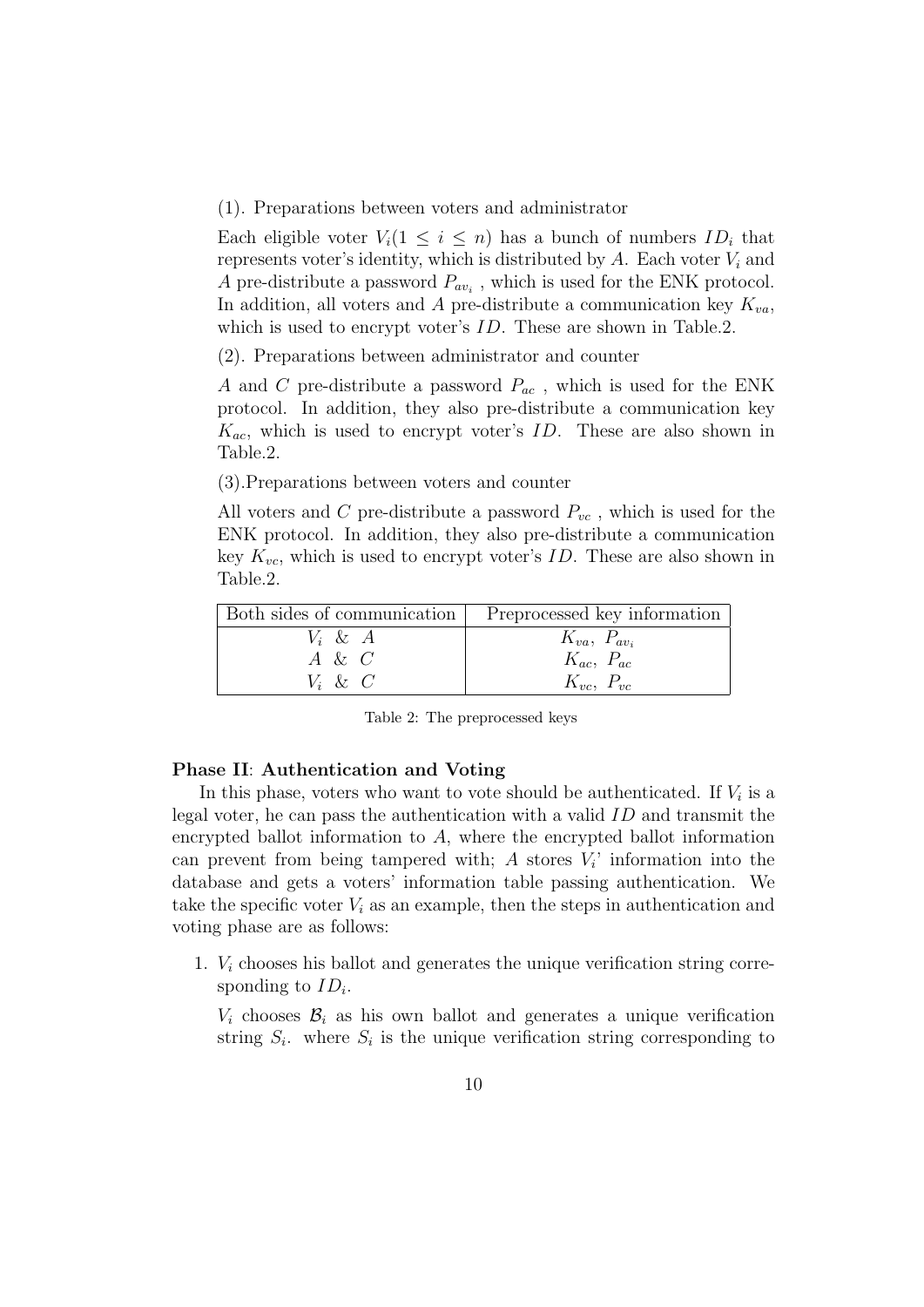*ID<sup>i</sup>* . In addition, *|S<sup>i</sup> |* is large enough to ensure that the probability of generating a same string is negligible.

2. *V<sup>i</sup>* generates encrypted ballot information.

To prevent  $\mathcal{B}_i||S_i$  from being tampered,  $V_i$  generates a message authentication code for  $\mathcal{B}_i||S_i$  using  $K_{va}$ , where  $K_{va}$  is the key shared by all voters and *A*. To simplify the following, we do the definition.

$$
X_i \triangleq \mathcal{B}_i \| S_i \| h_{K_{va}}(\mathcal{B}_i \| S_i), \tag{14}
$$

$$
Y_i \triangleq X_i \| h_{K_{vc}}(X_i), \tag{15}
$$

where  $h_{K_{va}}(\mathcal{B}_i||S_i)$  is the MAC of  $\mathcal{B}_i||S_i$  with the key  $K_{va}$  to prevent from being tampered with, *Kvc* is the key shared by all voters and *C* and  $h_{K_{vc}}(X_i)$  is the MAC of  $X_i$ .

Each voter  $V_i$  encrypted ballot information is double-encrypted as follows:

$$
E_{P_{av_i}}[E_{P_{vc}}[Y_i^{a_{cv_i}}],
$$

where, the inner layer is encrypted by  $P_{vc}$ , which is used for the ENK communication between each voter and *C* and the outer layer is encrypted by  $P_{av_i}$ , which is used for the ENK communication between each voter  $V_i$  and  $C$ . Due to the inner layer encrypted by  $P_{vc}$ , it ensures that *A* is invisible for the encrypted ballot information.

- 3. *V<sup>i</sup>* transmits the encrypted ballot information to *A* and finishes the authentication.
	- *V<sup>i</sup>* transmits the encrypted ballot information to *A*.

$$
V_i \xrightarrow{(E^*_{Kva}[ID_i], E_{Pav_i}[E_{Pvc}[Y_i^{acv_i}]])} A,
$$

where  $ID_i$  is the legal voters identification number string,  $E^*$  is the Symmetric encryption algorithm with  $K(\bullet)$ ,  $P_{vc}$  is the password of all voters and *C*s ENK protocol,  $P_{av_i}$  is the password of  $V_i$  and As ENK protocol,  $E_{P_{vc}}[*]$  is executing the ENK protocol with  $P_{vc}$  and  $E_{P_{av_i}}$  is executing the ENK protocol with *Pav<sup>i</sup>* .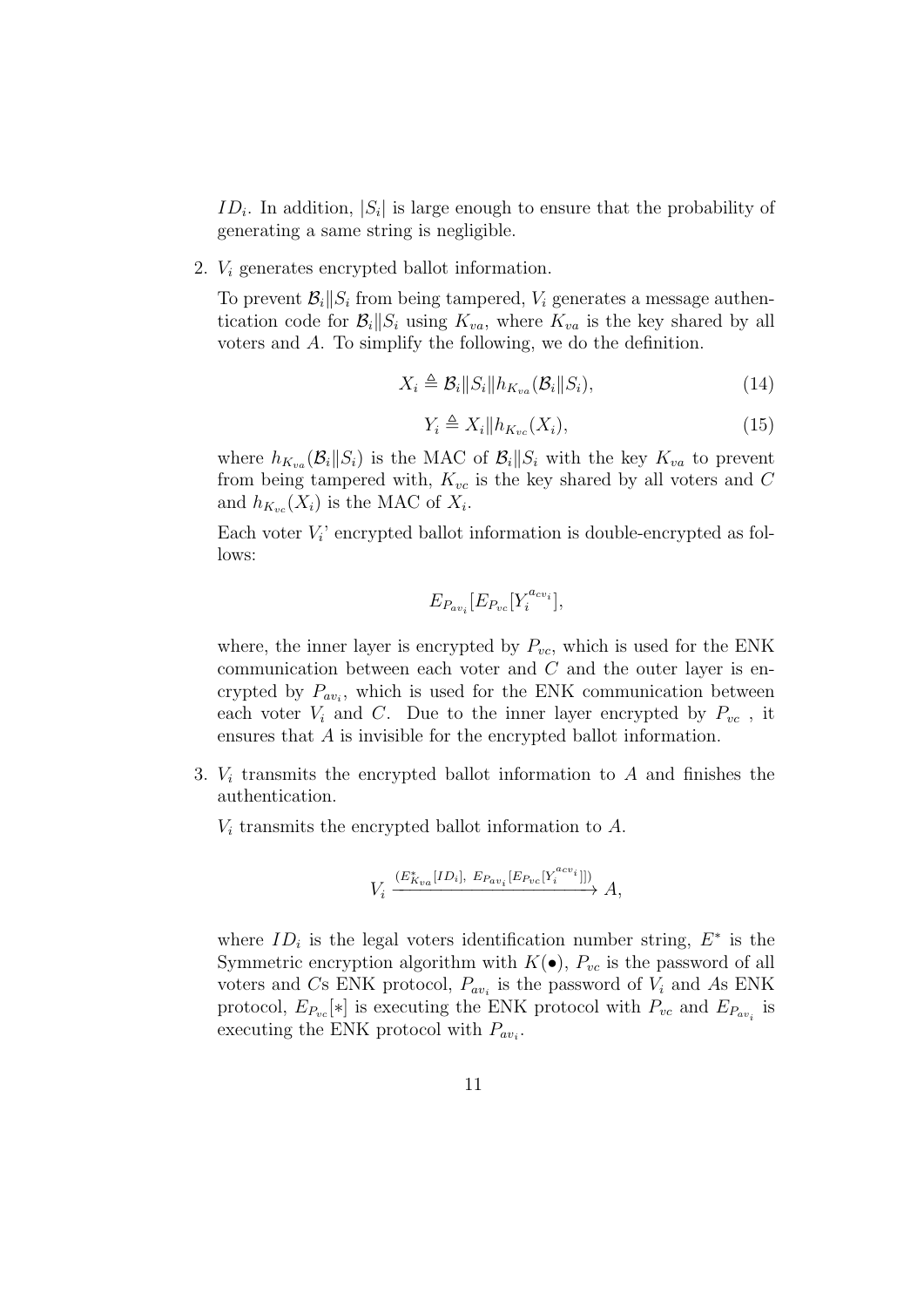Then *A* decrypts  $E_{K_{va}}^*[ID_i]$  with  $K_{va}$  to get  $ID_i$ . If  $ID_i$  exits in the database,  $A$  refuses to deliver the ballot to prevent  $V_i$  from repeating voting. Otherwise,  $V_i$  chooses the corresponding  $P_{av_i}$  according to  $ID_i$ to execute the ENK protocol with *A*. If  $ID_i$  is not eligible,  $V_i$  does not pass authentication.

4. *A* stores  $V_i$  information into the database.

*A* puts the legal voters' information  $(ID_i, l, V_i)$  into the database, where *l* is the entry of voter authentication. After authenticating all legal voters, *A* gets a voters' information table passing authentication as shown in Table.3 and announces the *ID* of the authenticated voters. So that voters know that they have passed authentication.

| Entry | Information of voters |                  |  |
|-------|-----------------------|------------------|--|
|       | identity sequence     | Voter's identity |  |
|       | $ID_i$                |                  |  |
|       |                       |                  |  |
|       | $ID_k$                | $\frac{1}{k}$    |  |
|       |                       |                  |  |
|       |                       |                  |  |

Table 3: voters' information table passing authentication

## **Phase III**: **Delivering ballot**

In this phase, *A* helps voters to deliver their ballots anonymously. At first, *A* performs an ID substitution operation one by one, which is used to hide the identity of the voters. Next, *A* sends the ballot information with replaced *ID* to *C*. Finally the ballot is delivered to *C* through the middleman *A*. We also take *V<sup>i</sup>* as an example, then the steps in delivering ballot phase are as follows:

1. *A* performs an ID substitution operation.

When *A* helps  $V_i$  to deliver ballot, the  $ID_i$  of  $V_i$  is replaced by  $ID_j$  and the ballot is delivered in the *j*-th order. At this point, only *A* knows ID substitution table, even if *C* sees *ID* , *C* does not know the specific corresponding voter identity. The ID substitution table as shown in Table 4.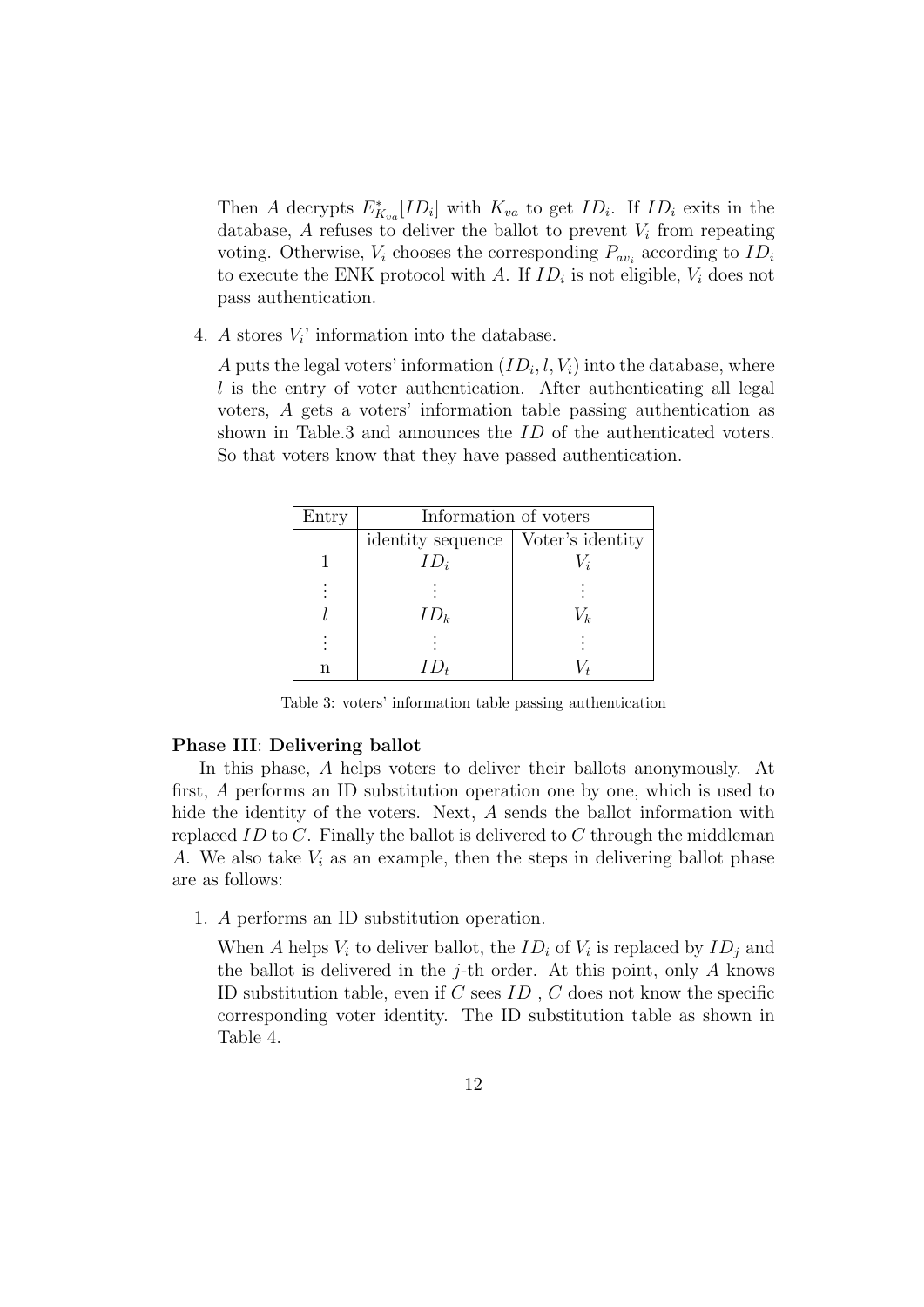| Identity sequence | Relevant information after replacement |                            |  |
|-------------------|----------------------------------------|----------------------------|--|
|                   | Entry                                  | Replaced identity sequence |  |
| $ID_k$            |                                        |                            |  |
|                   |                                        |                            |  |
| $ID_i$            |                                        | $1\,L$                     |  |
|                   |                                        |                            |  |
|                   | $\eta$                                 |                            |  |

Table 4: ID substitution table

## 2. The ballot is delivered to *C* through the middleman *A*.

In this step, *A* delivers the encrypted ballot information to *C*. After substitution,  $V_i$  encrypted ballot matches with  $ID_j$ . Due to double encryption, *A* cannot transmit the encrypted to C through a round of ENK communication. *A* acts as an intermediary to create anonymous interactive communications between voters and *C*.

In these anonymous interactive communications, double encryption of the  $V_i$ <sup> $\cdot$ </sup> encrypted ballot information changes. The outer layer is changing with the both sides of communication. When the both sides of communication are  $A$  and  $C$ , the outer layer is constant that is encrypted by *Pvc* using the ENK communication between *A* and *C*. When the both sides of communication are  $V_i$  and  $C$ , the outer layer is replaced by  $P_{av_i}$  using the ENK communication between  $V_i$  and  $C$ . In addition, the inner layer encrypted by  $P_{vc}$  is fixed. These anonymous interactive communications is as follows:

$$
A \to C : (E_{K_{ac}}^{*}[ID_j], E_{P_{ac}}[E_{P_{vc}}[Y_i^{a_{cv_i}}]]) ;
$$
  
\n
$$
C \to A : (E_{K_{ac}}^{*}[ID_j], E_{P_{ac}}[E_{P_{vc}}[Y_i^{a_{cv_i}b_{cv_i}}]]) ;
$$
  
\n
$$
A \to V_i : ((E_{K_{va}}^{*}[ID_i], E_{P_{av_i}}[E_{P_{vc}}[Y_i^{a_{cv_i}b_{cv_i}}]]) ;
$$
  
\n
$$
V_i \to A : ((E_{K_{va}}^{*}[ID_i], E_{P_{av_i}}[E_{P_{vc}}[Y_i^{b_{cv_i}}]]) ;
$$
  
\n
$$
A \to C : ((E_{K_{ac}}^{*}[ID_j], E_{P_{ac}}[E_{P_{vc}}[Y_i^{b_{cv_i}}]]) ;
$$

where, these anonymous interactive Cs' principles are similar. We take  $(E_{K_{ac}}^*[ID_j], E_{P_{ac}}[\tilde{E}_{P_{vc}}[Y_i^{a_{cv_i}}]])$  as an example between communication *A*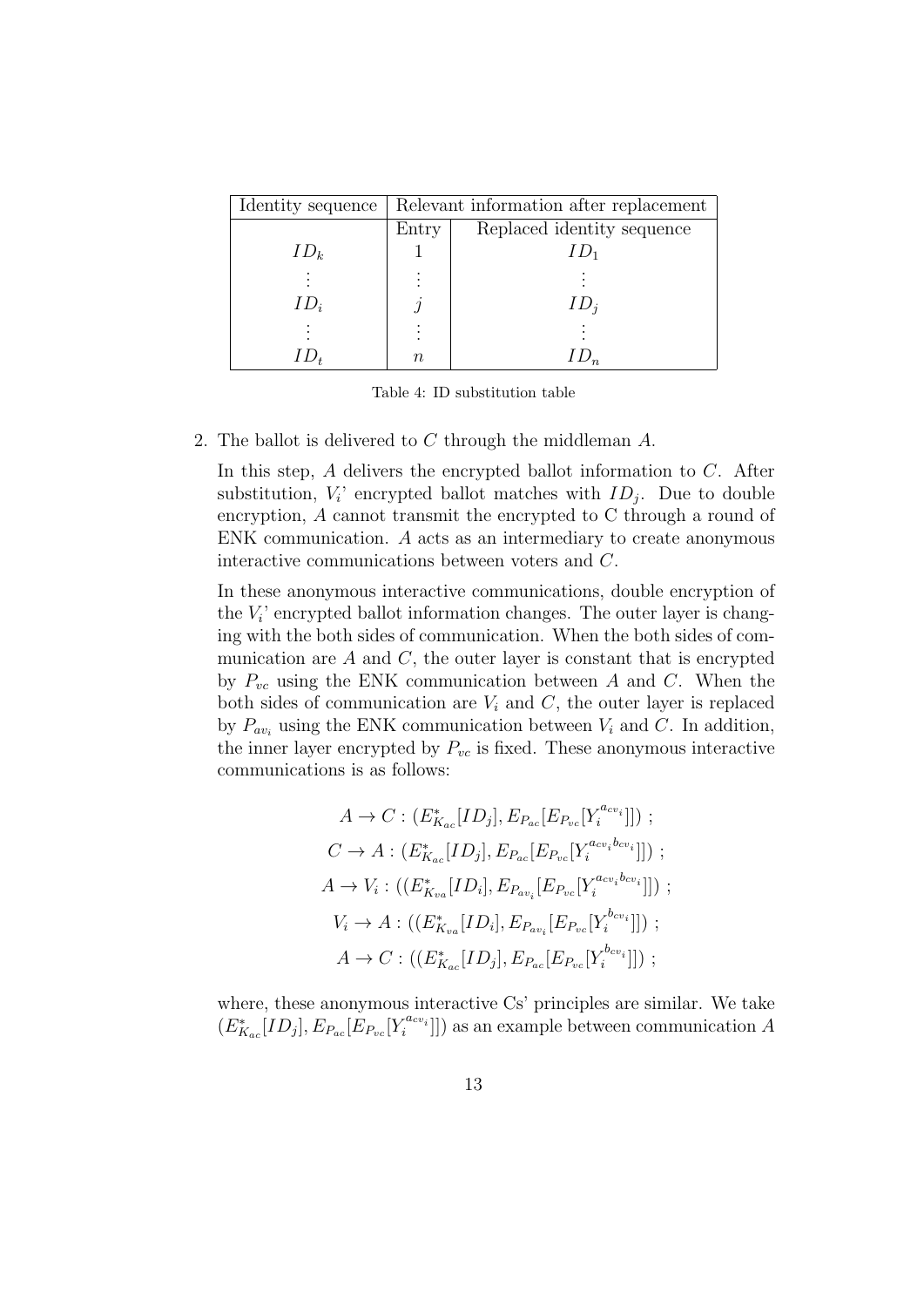and *C*. Where  $E^*_{K_{ac}}$  is a symmetric encryption algorithm with encryption and decryption key  $K_{ac}$ . Then *C* decrypts with  $K_{ac}$  and gets  $V_i$ 's replaced identity string *ID<sup>j</sup>* . Thus, *C* checks whether voters repeat voting. After that *A* and *C* use the password *Pac* and execute the ENK protocol to transfer the  $V_i$ <sup>'</sup> encrypted ballot information. When  $C$  gets  $Y_i^{a_{cv_i}}$ , *C* adds  $b_{cv_i}$  to the  $V_i$ ' encrypted ballot information to encrypt the inner layer as the ENK protocol in Sect.2. Then the information that has been attached to  $b_{cv_i}$  is sent to A by C. The rest communications are similar to it.

## **Phase IV**: **Publishing ballot**

In this phase, *C* announces the valid ballot received and the voting result. First, *C* checks whether the ballot is legal and the ballot has been tampered with. Every time a valid ballot is received by  $C$ , it is recorded on the bulletin board. After *C* receives all ballots, *C* will announce the bulletin board and the voting result. The publishing ballot phase is implementing as follows:

1. *C* checks the validity of the ballot.

We can take  $V_i$  as an example. *C* receives  $Y_i$  from  $V_i$ , which consisted of  $X_i$  and  $h_{k_{vc}}(X_i)$ . Meanwhile, *C* could receive replaced ID sequence  $ID_j$ . Firstly, *C* uses  $K_{vc}$  to reconstruct  $h'_{kv}(X_i)$ , which is the reconstructed MAC. If  $h'_{k_{vc}}(X_i)$  isn't equal to  $h_{k_{vc}}(X_i)$ , it proves that the message has been tampered. Otherwise, *C* extracts  $h_{K_{va}}(\mathcal{B}_i||S_i)$ . Then *C* extracts  $\mathcal{B}_i$  and  $S_i$ . The next is that *C* verifies if  $S_i$  has been received. After the verification, if  $\mathcal{B}_i \in \mathcal{L}$ , *C* considers the ballot valid and counts it. Finally, *C* records  $\mathcal{B}_i$ ,  $S_i$ ,  $h_{K_{va}}(\mathcal{B}_i||S_i)$  into Publishing ballot information table.

2. *C* will announce the bulletin board and the voting result.

Every time a valid ballot is received by *C*, it is recorded on the bulletin board shown as Table 5. After all the votes of *n* voters have been dealt with, *C* counts and publishes the voter's verification string and the success of the ballot result. In addition, *C* also publishes the replaced ID number which is replaced by *A* for voters who did not vote successfully,. Thus, both A and  $V_i$  can know whether  $V_i$  voted successfully. For each voter who did not vote successfully, *A* creates a new series of keys  $ID'_{j}, P'_{av_i}$  and helps them to make a new round of voting. When all the ballots are counted, announces the voting results and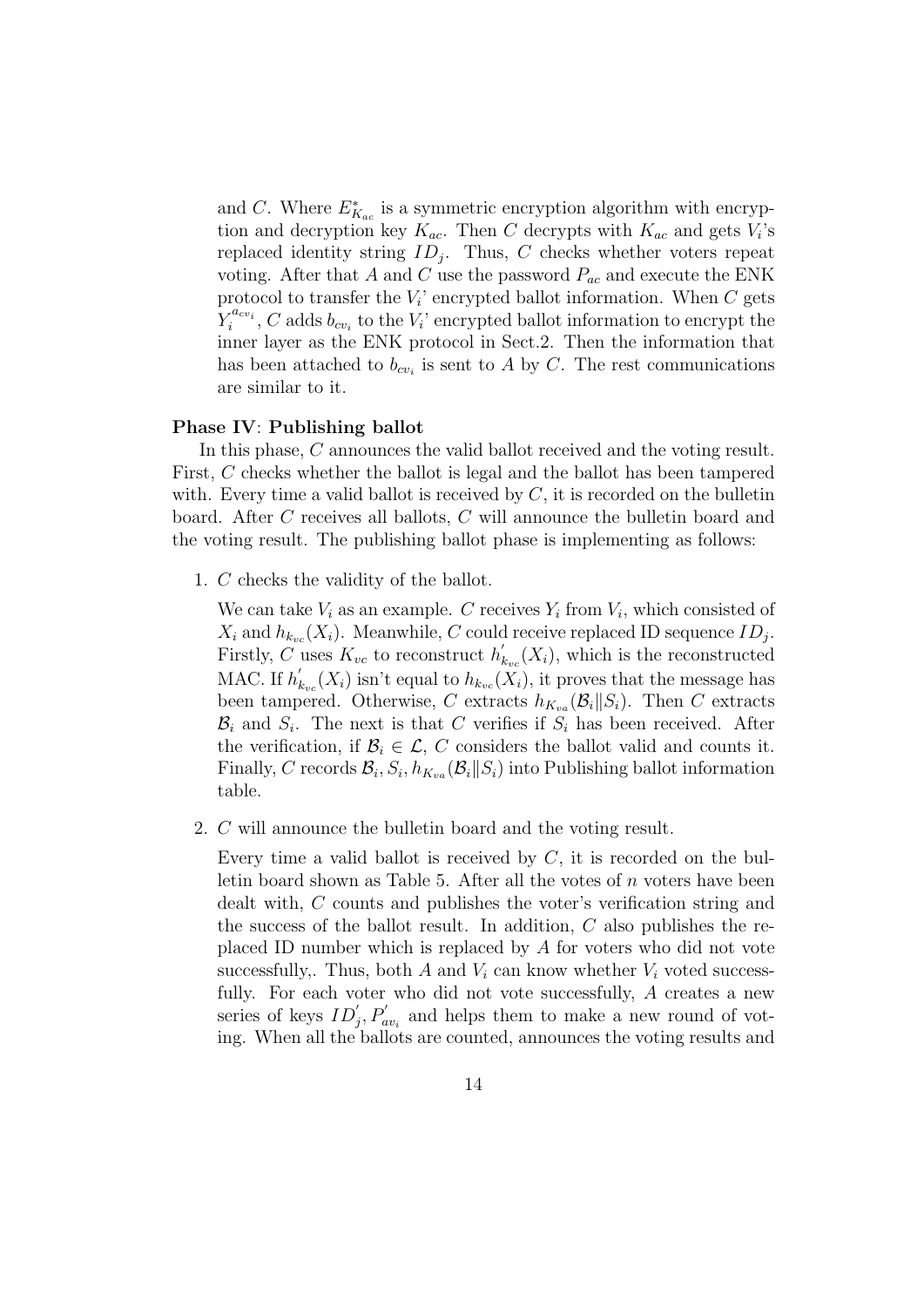$\mathcal{B}_i$ ,  $S_i$ ,  $h_{K_{va}}(\mathcal{B}_i||S_i)$ . Through the MAC of ballot and string  $h_{K_{va}}(\mathcal{B}_i||S_i)$ , voters can check if their votes are counted correctly and administrator can supervise *C* to prevent ballots from being tampered with.

| Entry          |                 | Ballot   Verification string   MAC of ballot and string |
|----------------|-----------------|---------------------------------------------------------|
|                | $\mathcal{B}_k$ | $h_{K_{va}}(\mathcal{B}_k  S_k)$                        |
| 2              | $\mathcal{B}_i$ | $h_{K_{va}}(\mathcal{B}_i  S_i)$                        |
| $\ddot{\cdot}$ |                 |                                                         |
| $\, n$         |                 | $h_{K_{va}}(\mathcal{B}_t \  S_t)$                      |

Table 5: Publishing ballot information

## **4. Security analysis**

In this section, we are to discuss the security properties of the voting scheme. The voting scheme based on the physical laws reaches the postquantum security and voting scheme criteria. The unreusability can be ensured, because each party of the voting scheme has his own recorded database to prevent replay attacks in each phase. Meanwhile, the eligibility can be ensured, because one party needs to confirm the other legal identity before communication. In addition, our scheme has universal verification, because all ballots and voting result can be verified by three parties of the scheme. The above properties are easier to prove. Meanwhile, there is no mention of security property, such as privacy and robustness. In our scheme they are promised by the security of the ENK protocol based on physical laws, so we also focus on analyzing them. In addition, we also demonstrate that the scheme achieves the others properties necessary for voting scheme in detail.

**Completeness.** The completeness means that all the valid ballots must be counted correctly when all parties of the scheme are honest. The completeness is obviously satisfied if the voters, the administrator *A* and counter *C* execute the scheme honestly.

**Robustness.** The robustness means that the dishonest parties of the scheme or outsiders cannot disrupt the voting scheme. The abnormal behaviors will be found, including communication terminated between any two parties and invalid messages delivered. We demonstrate the robustness when one party of the scheme or outsider wants to disrupt the scheme.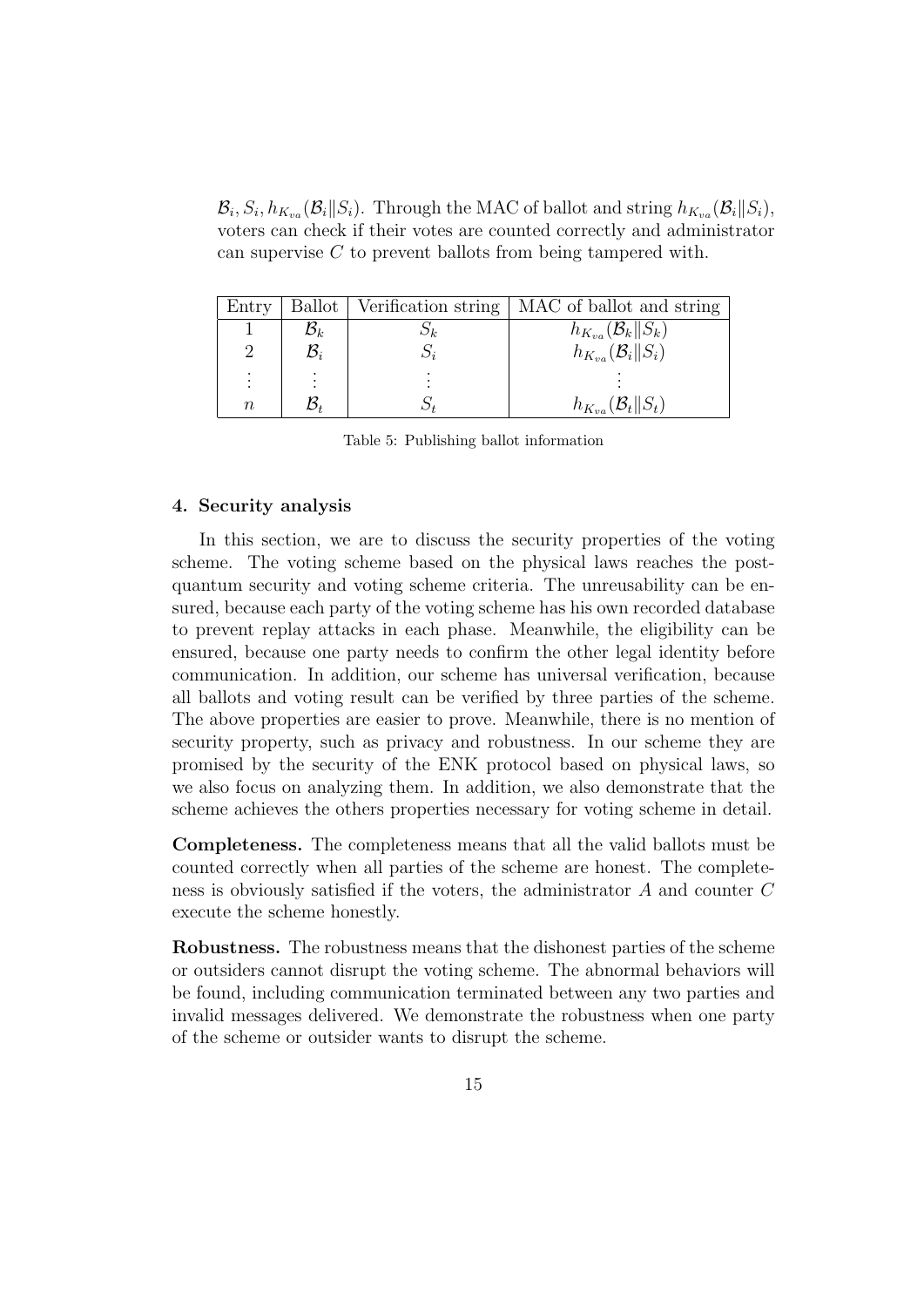When a voter  $V_e$  is dishonest, there will be the following two cases: refusing to communicating with *A* or *C* and sending an invalid ballot. In the first case, *A* and *C* do not think it is normal that the numbers of voters voting in the scheme is less than the total number of voters. For example, during the authentication and voting phase, the voter  $V_e$  refuses to communicate with *A* after obtaining the password *Pavi* . *A<sup>w</sup>* could examine the communication numbers that obtains the password before the next phase. Thus, *A<sup>w</sup>* will find out the abnormal behavior of the voters  $V_i$ . In the second case,  $V_e$  sends an invalid ballot  $\mathcal{B}_e(\mathcal{B}_e \not\subset \mathcal{B})$  to *C*. Since *C* verifies the legality of the ballot information  $\mathcal{B}_e$  before recording the ballot. If the ballot information is valid  $(\mathcal{B}_e \in \ell)$ , *C* considers that the ballot is valid and counts the ballot  $\mathcal{B}_e$ . If not, she can refuse to receive the ballot from the dishonest voter and  $V_e$ ' invalid ballot is not recorded in the bulletin board.

When a administrator  $A_e$  is dishonest, there will be the following two cases: refusing to communicate with *C* or sending changed encrypted ballot information. In the first case, similarly, *C* can find the abnormal behavior if she does not receive the messages from  $A_e$ . In the second case,  $A_e$  sends changed encrypted ballot information to *C*, not original message. Because  $A_e$  does not know the key  $K_{vc}$ , which is shared by all voters and *C*. She do not create a valid message due to the unforgeability of MAC. After the decryption, *C* gets a random string. The probability of randomly generating a valid string is negligible because the length of  $S_i$  is so big. Therefore,  $A_e$ 's abnormal behavior is found out.

Then, when a counter  $C_e$  is dishonest, She makes trouble on the bulletin board which consists of  $\mathcal{B}_i$ ,  $S_i$ ,  $h_{K_{va}}(\mathcal{B}_i||S_i)(1 \leq i \leq n)$ . Due to  $h_{K_{va}}(\mathcal{B}_i)$ , administrator *A* can supervise *C* to prevent ballots from being tampered with.

Finally, the outsiders who want to disrupt the scheme terminate the communication between any two parties of our scheme or tamper with the encrypted ballot information. It is similar to the above mentioned analysis. So, the outsiders' abnormal behavior also is found out.

**Privacy.** The privacy means that the content of the ballot is invisible to others except for the voter and *C*. In other words, the content and the voter's identity cannot be matched. In our voting scheme, we ensure the privacy based on the physical laws, which can resist the quantum adversaries.

In this scheme it can be assumed that administrator *A* and counter *C* are independent parties, i.e., they will not collaborate on tracking ballots.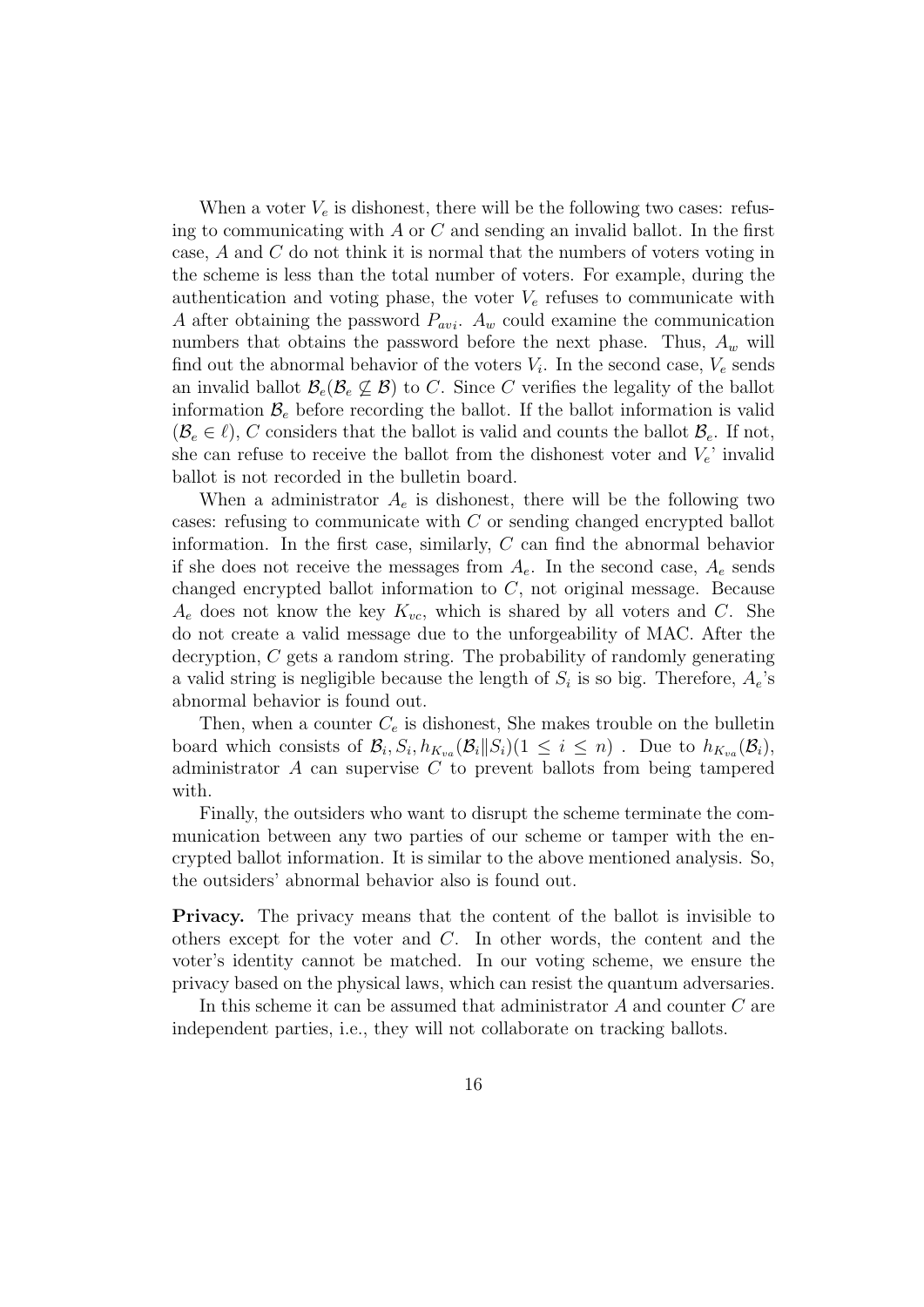First, we briefly discuss that the participants of our scheme are dishonest as the following two cases. One case is that privacy still exists when the administrator *A* is dishonest. It is clear that *A* knows the identity of voters but can not see the ballot due to the double encryption. The other case is that that counter  $C_e$  is dishonest.  $C_e$  can only know  $\mathcal{B}_i || h_{K_{va}}(\mathcal{B}_i)$ , but does not know the sender's identity. She can not match  $\mathcal{B}_i$  with  $V_i$ 's identity.

Next, we demonstrate that when there exits an outsider Eve, the security of privacy is post-quantum secure. Any attacker wants to track ballots, which breaks the privacy. However, the privacy of our scheme based on the physical laws is equal to the security of the ENK protocol, since any information about voter identity and ballot is transmitted through the ENK protocol in the channel. Because the ENK protocol has post-quantum security, the privacy of our scheme is post-quantum. Specifically, If an attacker wants to track the ballot and break the privacy of our scheme, she must decrypt the communication in the channel encrypted with  $P_{av_i}$ ,  $P_{ca}$ , and  $P_{cv}$ . Because each voter *V<sup>i</sup>* encrypted ballot information is double-encrypted, we can take the outer layer of double encryption in communication between *A* and *C* as an example. If Eve wants to get the messages of the communication,  $E_{P_{ac}}[E_{P_{vc}}[Y_i^{a_{cv_i}}]]$ , she can conduct key-guessing attack (*a<sub>ac</sub>* and *b<sub>ac</sub>* are random numbers generated by the communication parties in the ENK protocol in Sect.2):

1. Eve chooses a candidate password and decrypts the messages.

Eve randomly generates a candidate password  $P'_{ac}$  then uses it to decrypt the messages of the channel and obtains

$$
((E_{P_{vc}}[Y_i^{a_{cv_i}}])^{a_{ac}})', ((E_{P_{vc}}[Y_i^{a_{cv_i}}])^{b_{ac}})' \text{ and } ((E_{P_{vc}}[Y_i^{a_{cv_i}}])^{a_{ac}b_{ac}})';
$$

2. Eve extracts the random numbers generated by the communication parties.

Then he uses  $((E_{P_{vc}}[Y_i^{a_{cv_i}}])_{a}^{b_{ac}})'$ ,  $((E_{P_{vc}}[Y_i^{a_{cv_i}}])_{a_{ac}b_{ac}})'$  to extract  $a'_{ac}$  and  $((E_{P_{vc}}[Y_i^{a_{cv_i}}])^{b_{ac}})'$ ,  $((E_{P_{vc}}[Y_i^{a_{cv_i}}])^{a_{ac}b_{ac}})'$  to extract  $b'_{ac}$ ;

3. Eve gets the final messages after decryption.

Finally, he calculates  $(((E_{Pvc}[Y_i^{a_{cv_i}}])')^{a_{ac}'})^{-1}$  and  $(((E_{Pvc}[Y_i^{a_{cv_i}}])^{b_{ac}})')^{b_{ac}'})^{-1}$ 

He verifies whether the candidate password  $P'_{ci}$  is correct by checking whether  $(((E_{P_{vc}}[Y_i^{a_{cv_i}}])^{a_{ac}})^{'})^{a'_{ac}})^{-1}$  is equal to  $(((E_{P_{vc}}[Y_i^{a_{cv_i}}])^{b_{ac}})^{'})^{b'_{ac}})^{-1}$ . It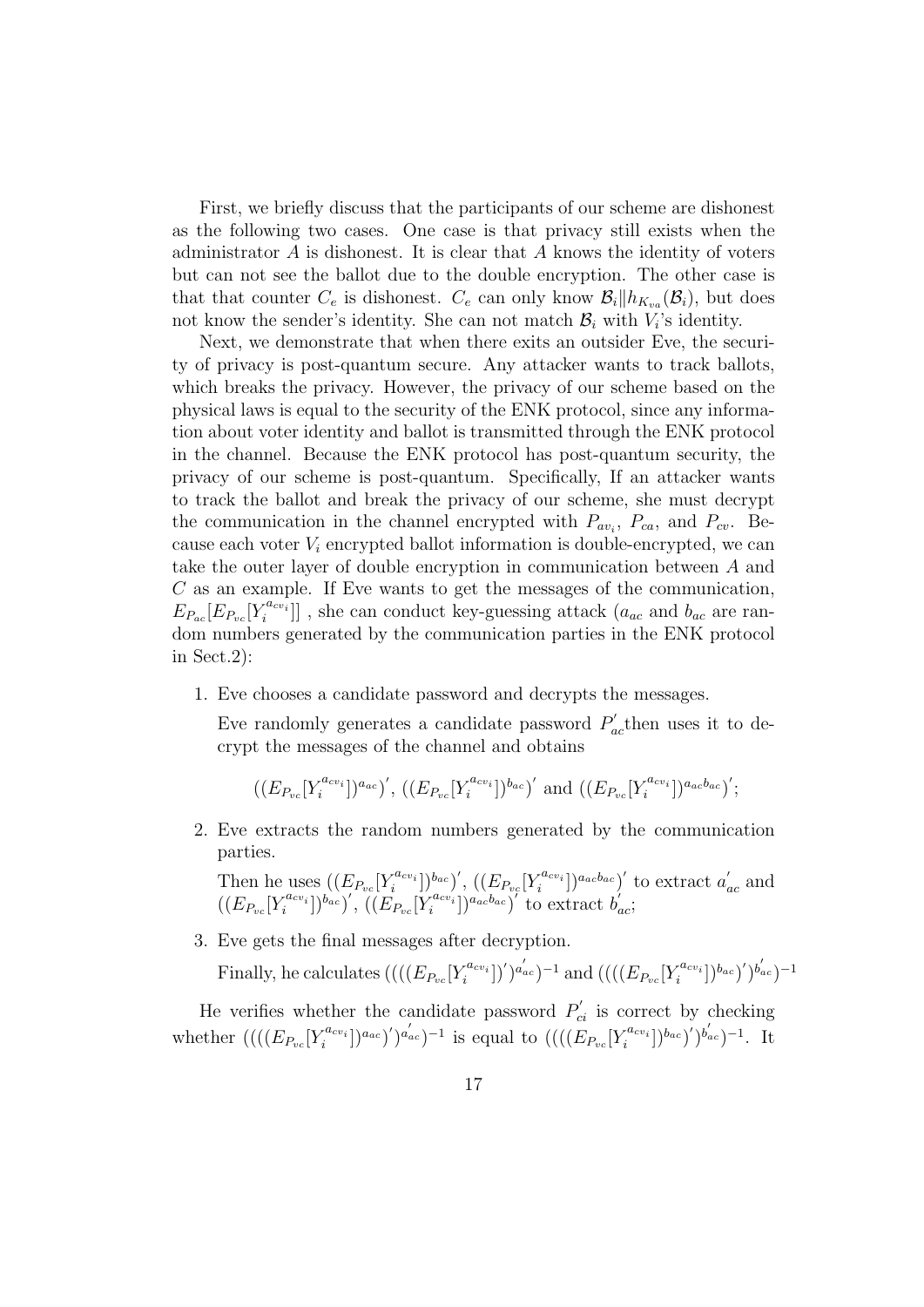is obvious that the computational complexity of this attack depends on the length of password  $P_{ac}$ . For each candidate  $P'_{ac}$ , Eve has to solve the discrete logarithm problem. As the ENK protocol with post-quantum security in Sect.2, the quantum adversary must solve the algorithm  $2^{87}$  times on average when the length of password P is 88, which is beyond the maximum computational power of the attacker within the effective attack duration.

**Eligibility.** Eligibility means that only eligible voters are allowed to vote. As stated in the authentication and voting phase, the identity of the voter  $V_i(1 \leq i \leq n)$  who applied for the voting are verified by administrator. Only eligible voters can be authenticated to access the delivering ballot phase. If an ineligible voter  $V_e$  wants to vote successfully, she impersonates an eligible voter  $V_i$  in the authentication and voting phase. However  $V_e$  doesn't get the valid  $ID_i$  and the communication key by eavesdropping the channel due to the ENK protocol with post-quantum security.

**Unreusability.** Unreusability means that each eligible voter cannot vote successfully twice. In our scheme, each party of the voting scheme has his own recorded database to prevent replay attacks in each phase. Specifically, in the authentication and voting phase, *A* can verify whether voters apply repeatedly based on the voters information table passing authentication, namely Table.3. In the publishing ballot phase, *C* verifies whether they have received repeated votes from the same voter by  $S_i$  of publishing ballot information table, namely Table.5. As a result, it is impossible for each eligible voter who holds the voting right to repeat voting.

**Fairness.** Fairness means that nothing can affect the voting, especially that the counting of ballots does not affect the voting. That means that the ballot information will not be leaked until the result is published. In the scheme, the authentication and voting phase is done after the authentication phase, and *C* will not disclose the intermediate result of the voting scheme to others before the whole scheme is completed. Therefore the previous voters will not affect the subsequent voters. The scheme is fair for all voters.

**Verifiability.** Verifiability means that an eligible voter can verify that his ballot has been correctly counted or not. In addition, our scheme ensures universal verifiability, which shows all ballots and voting result can be verified by three parties of the scheme. In publishing ballot phase, *C* publishes the publishing ballot information table which consists of  $\mathcal{B}_i$ ,  $S_i$  and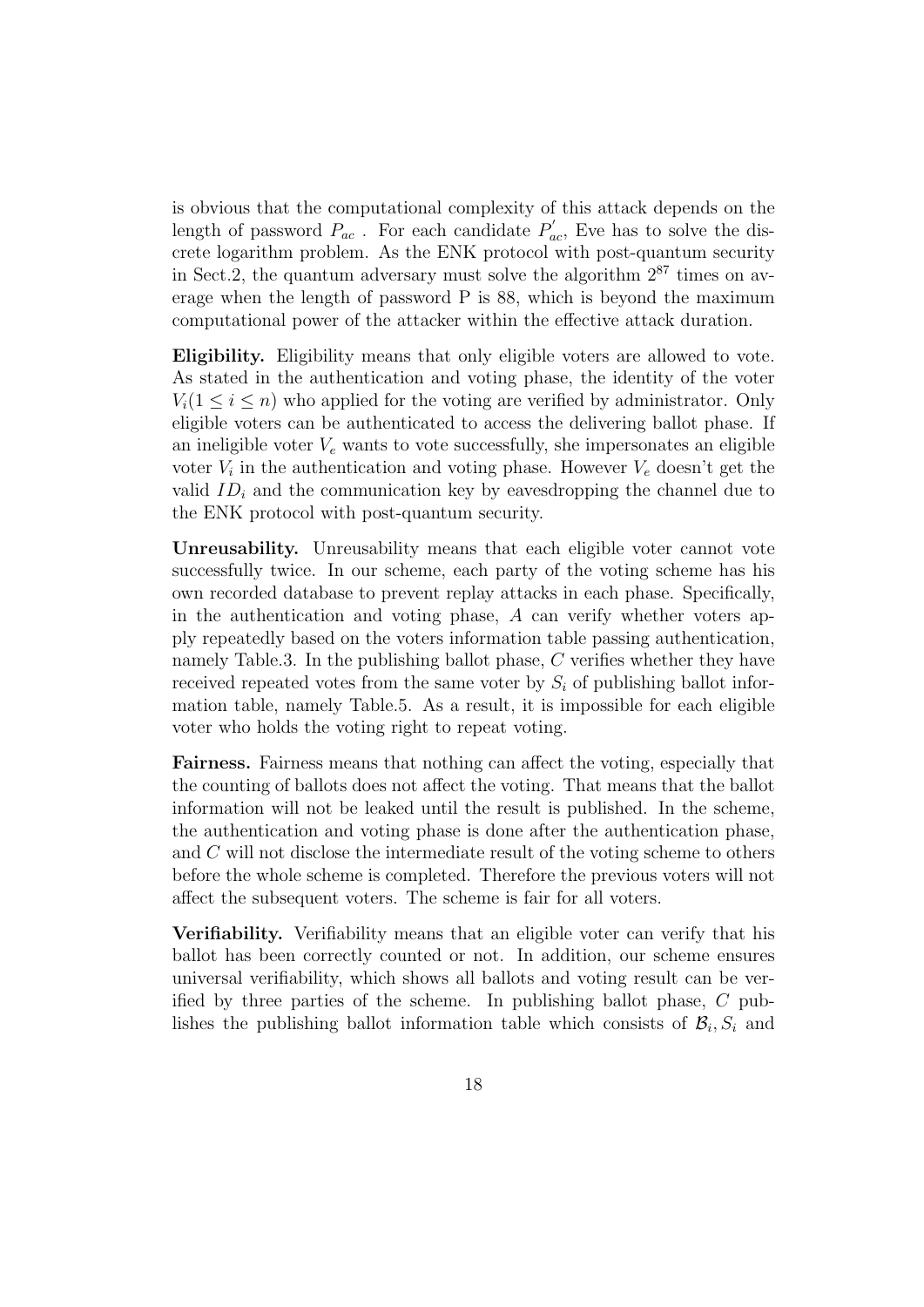$h_{K_{va}}(\mathcal{B}_i||S_i)$  (1  $\leq i \leq n$ ). *V<sub>i</sub>* can locate his own verification string  $S_i$  in Table.5 and verify the corresponding ballot information is correct or not. All voters and *A* who own *Kva* could check the validity of the ballot by  $H_{K_{va}}(\mathcal{B}_i||S_i)$ . *C* can check ballots' validity by verifying whether  $\mathcal{B}_i \in \mathcal{B}$ . Therefore all participates in the scheme can check whether the voting result is normally counted.

#### **5. Discussion**

The post-quantum security of the proposed scheme that can resist quantum computers is based on the physical laws. In the voting scheme, we use the ENK protocol to transmit messages in the channel. From the [29], the ENK protocol with post-quantum security is to resist the quantum computer driven by typical coherent fields based on the ion-trap. From the [34], it mainly analyzes the permitted logic depth of quantum computer driven by coherent fields. From the [29], the authors specifically analyze whether the quantum algorithm is able to perform reliably if the logical depth of the quantum algorithm is within the permitted logic depth. In our voting scheme, we use the ENK protocol with post-quantum security based on the physical laws, which cannot be attacked in the ion-trap quantum computing environment. In future, we can move on to extend the scope of our research to explore the security of voting scheme in quantum computing environments such as cavity quantum electrodynamics.

## **6. Conclusion**

In this paper, we propose a voting scheme with post-quantum security based the physical laws. The advantages of our scheme are as follows. First, the post-quantum security of the voting scheme is based on the physical laws, which depends on the inherent limitations of quantum computers. Due to the inherent limitations, the security is not influenced by the evolution of new quantum algorithms. Second, some generic cryptographic components, which consist of the lightweight password, the symmetric algorithm and the unconditional secure MAC, are applied in the scheme making the scheme easier to implement in practice. Third, the scheme is based on the quantum computer physical limitation reaching all the post-quantum security properties. Finally, we emphasize the point that the presented scheme based on the viewpoint -"active defense" is a superior and productive research direction.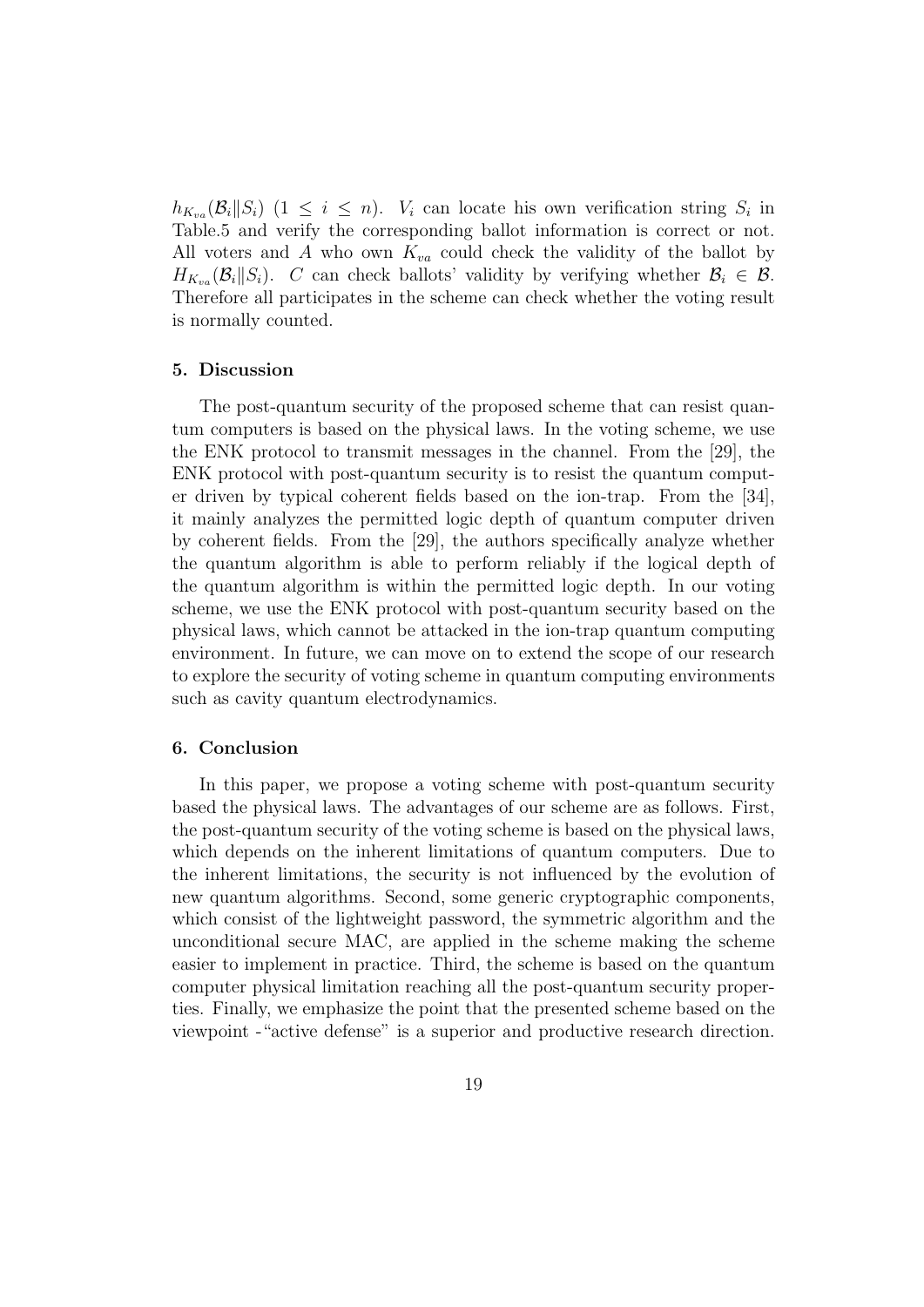we emphasize that the use of the practical post-quantum security based on physical laws to achieve a voting scheme should be an attractive and fruitful research approach. We look forward to further research in this direction of work.

## **References**

- [1] Chaum D L. Untraceable electronic mail, return addresses, and digital pseudonyms. Communications of the ACM, 1981, 24(2): 84-90.
- [2] Benaloh, Josh Daniel Cohen. Verifiable secret-ballot elections, 1987.
- [3] R.Cramer, M.Franklin, B.Schoenmakers,and M.Yung.Multiauthority secret ballot elections with linear work.In EUROCRYPT96, Vol. 1070 of Lecture Notes in Computer Science, Springer-Verlag, 1996:72C83.
- [4] Benaloh J, Tuinstra D. Receipt-free secret-ballot elections (extended abstract)// Twenty-Sixth ACM Symposium on Theory of Computing. ACM, 1994:544-553.
- [5] R. Cramer, R. Gennaro, and B. Schoenmakers. A secure and optimally efficient multi-authority election scheme. European transactions on Telecommunications,1997, 8(5):481C490.
- [6] Chaum.D. The dining cryptographers problem: Unconditional sender and recipient untraceability. Journal of cryptology, 1988, 1(1):65C75 .
- [7] Sako, Kazue, and J. Kilian. Receipt-Free Mix-Type Voting Scheme. Advances in Cryptology EUROCRYPT 95. Springer Berlin Heidelberg, 1995:393-403.
- [8] C. Park, K. Itoh, and K. Kurosawa, Efficient anonymous channel and all/nothing election scheme, In EUROCRYPT93, Vol. 765 of Lecture Notes in Computer Science, Springer-Verlag, 1994:248C259
- [9] M. Michels and P. Horster, Some remarks on a receipt-free and universally verifiable mix-type voting scheme, In ASIACRYPT96, Vol.1163 of Lecture Notes in Computer Science, SpringerVerlag,1996: 125C132.
- [10] A. Fujioka, T.Okamoto, and K.Ohta. A practical secret voting scheme for large scale elections. In Advances in CryptologyAUSCRYPT92, Springer, 1993:244C251.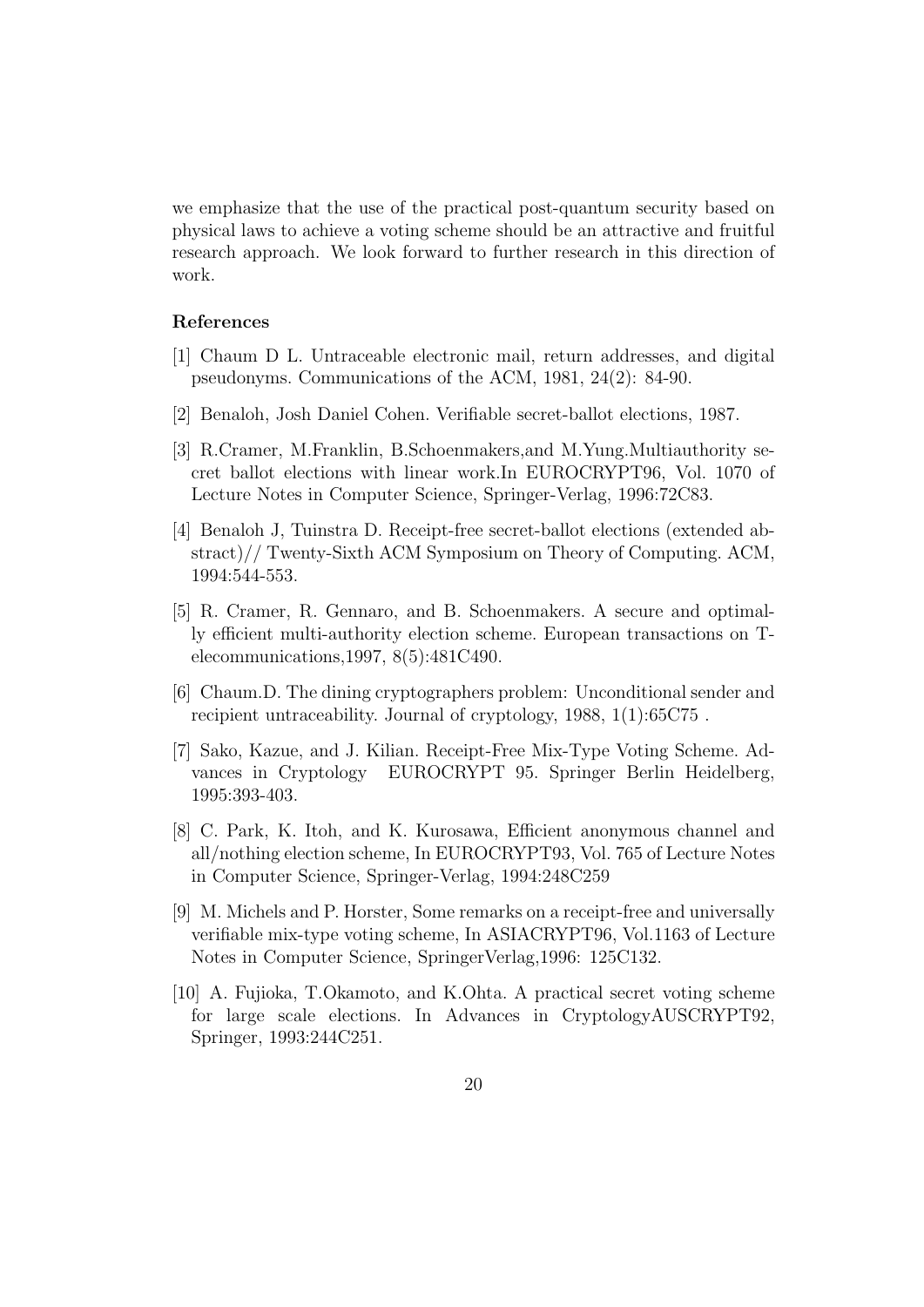- [11] Ohkubo,Miyako,et al. An Improvement on a Practical Secret Voting Scheme. Lecture Notes in Computer Science , Springer,1999:225-234.
- [12] D.Chaum. Elections with unconditionally-secret ballots and disruption equivalent to breaking RSA. In Advances in CryptologyEurocrypt 88, Springer, 1977:177C182.
- [13] P. W. Shor, Polynomial-time Algorithms for Prime Facrotization and Discrete Logarithms On a Quantum Computer, SIAM Journal on Computing, 1997, 26(5): 1484-1509.
- [14] Christandl M,Wehner S.Quantum anonymous transmissions //ASI-ACRYPT. 2005: 217-235.
- [15] Hillery M, Ziman M et al. Towards quantum-based privacy and voting. Physics Letters A, 2006, 349(1): 75-81.
- [16] Vaccaro J A,Spring J,Chefles A. Quantum protocols for anonymous voting and surveying. Physical Review A, 2007, 75(1): 012333.
- [17] Okamoto T,Suzuki K, Tokunaga Y. Quantum voting scheme based on conjugate coding. NTT Technical Review, 2008, 6(1): 1-8.
- [18] Bonanome M et al. Toward protocols for quantum-ensured privacy and secure voting. Physical Review A, 2011, 84(2): 022331.
- [19] R.R.Zhou,L.Yang. Quantum election scheme based on anonymous quantum key distribution. Chinese Physics B, 2012, 21(8):23-30.
- [20] L.Yang,R.R.Zhou. Distributed quantum election scheme. arXiv: 1304.0555,2013.[quant-ph].
- [21] D.J. Bernstein, J.Buchmann, and E.Dahmen. Post-quantum cryptography. Springer Science & Business Media, 2009.
- [22] Sundar, D. Sam, and Nitin Narayan. A novel voting scheme using quantum cryptography. Open Systems (ICOS), 2014 IEEE Conference on. 66-71 (2014)
- [23] Chillotti I, Gama N, Georgieva M, et al.: A homomorphic lwe based evoting scheme. International Workshop on Post-Quantum Cryptography. 245-265 (2016)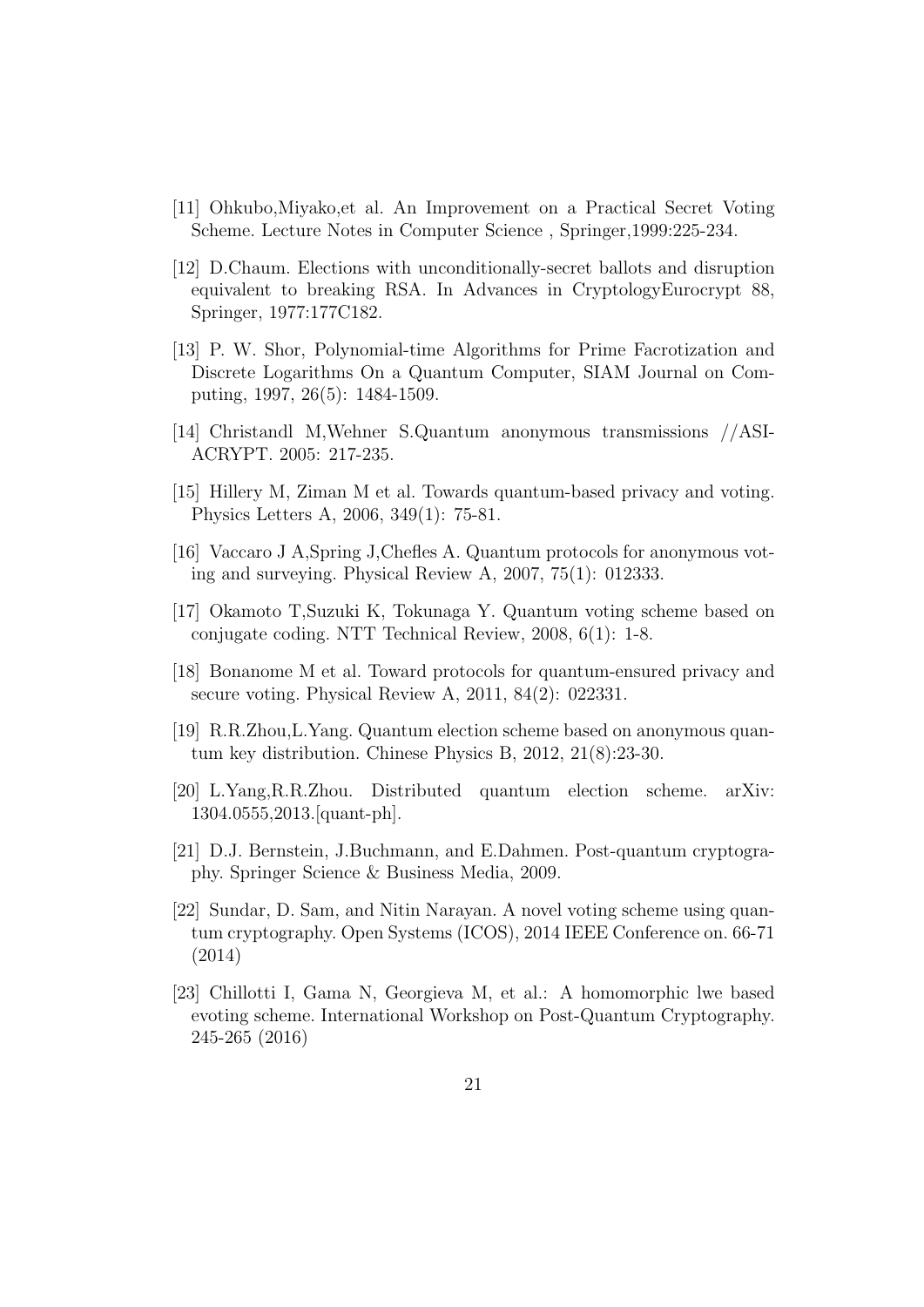- [24] Del Pino R, Lyubashevsky V, Neven G, et al.: Practical quantum-safe voting from lattices. Proceedings of the 2017 ACM SIGSAC Conference on Computer and Communications Security. 1565-1581 (2017)
- [25] E Farhi , J Goldstone, S Gutmann, et al.: A quantum adiabatic evolution algorithm applied to random instances of an NP-complete problem. Science. 292(5516): 472(2001)
- [26] E Farhi, J Goldstone, D Gosset, et al.: Quantum adiabatic algorithms, small Gaps, and different Paths. Quantum Information & Computation. 11(3):181-214 (2009)
- [27] L Eldar, PW Shor.: An Efficient Quantum Algorithm for a Variant of the Closest Lattice-Vector Problem. arXiv:1611.06999. (2016)
- [28] S. M. Bellovin and M. Merritt.: Encrypted Key Exchange: Password-Based Protocols Secure Against Dictionary Attacks. Proceedings of the 1992 IEEE Computer Society Conference on Research in Security and Privacy. 72-84 (1992)
- [29] L.Yang, R. R. Zhou. On the post-quantum security of encrypted key exchange protocols. arXiv:1305.5640,2013.[quant-ph].
- [30] Bellare M, Canetti R, Krawczyk H.: Keying hash functions for message authentication. Annual International Cryptology Conference. Springer, Berlin, Heidelberg. 1-15 (1996)
- [31] A. J. Menezes, P. C. van Oorschot and S. A. Vanstone. Handbook of Applied Cryptography, CRC Press, Boca Raton FL, 1997.
- [32] Krawczyk H.: LFSR-based hashing and authentication. Annual International Cryptology Conference. Springer, Berlin, Heidelberg. 1994: 129-139

.

- [33] Nilesen M A, Chuang I L. Quantum Computation and Quantum Information[J]. Parallel Algorithms and Applications, 2010, 21(1):1-59.
- [34] J. I. Cirac and P. Zoller.: Quantum Computations with Cold Trapped Ions. Phys. Rev. Lett. 74(20) :4091-4094 (1995)